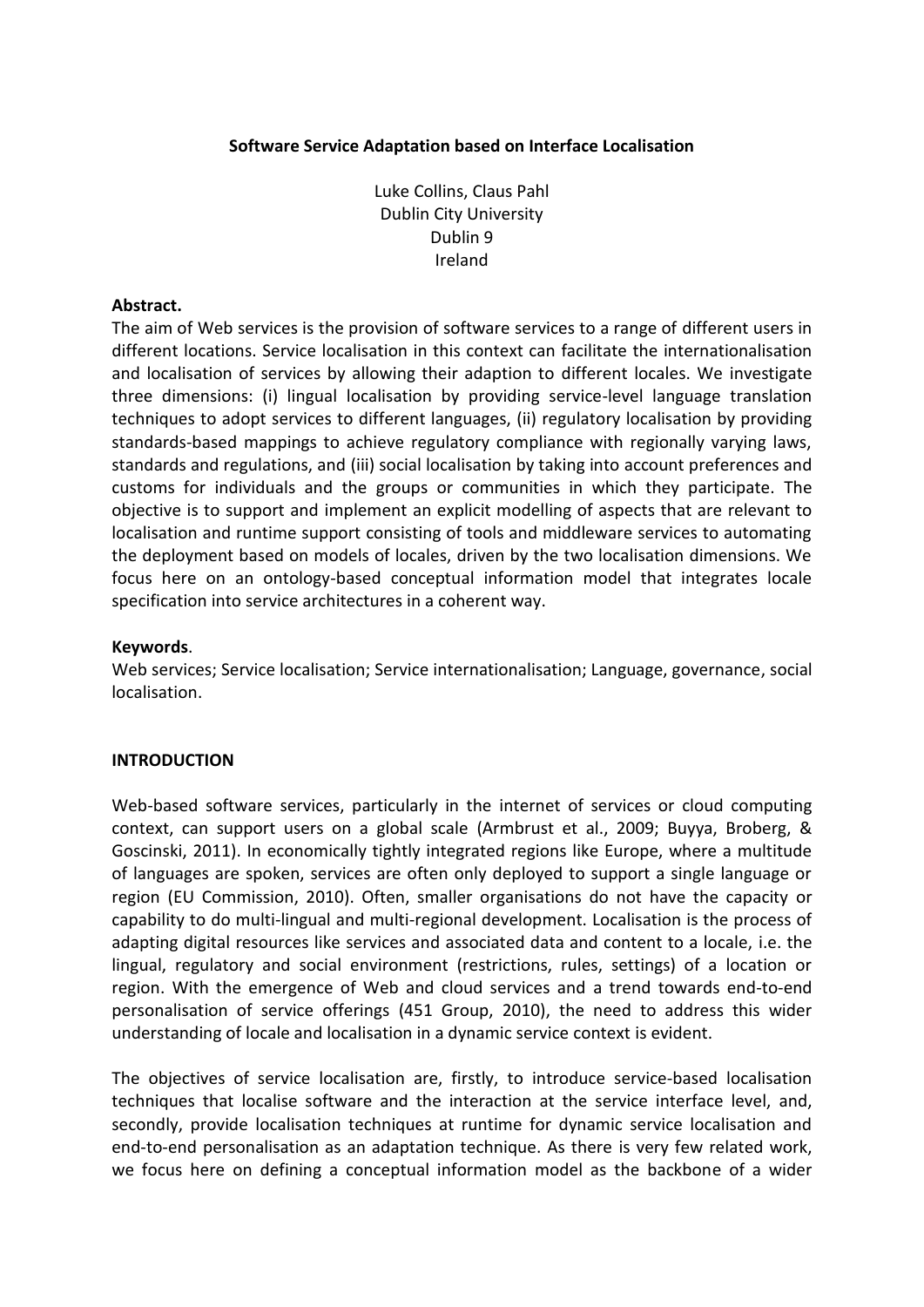localisation solution. Based on this, we outline further challenges and possible architectural solutions for this context. A significant part here is dedicated to illustrating service localisation as a new concept.

In the literature, localisation often refers to either languages or physical locations only. Three different locale dimensions are the focus of our investigation that embrace these and widen the concepts of localisation and locale for services:

- *lingual localisation* by enabling service-level language translation techniques to adopt services (including API, description, models) to different languages,
- *regulatory localisation* by realising standards-based mappings to achieve regulatory compliance with laws and regulations that might vary regionally (business rules, standardised name/value mappings, currencies and units, and legal governance/compliance rules in relation to different locations or regions),
- *social localisation* by considering preferences and customs for individuals and groups or communities in which they participate (preferred media, forms of interaction and communication).

Progress beyond the state-of-the-art with respect to the following aspects is aimed at:

- localisation at the service interface (API) level classical concepts of software localisation will be repurposed to address internationalisation at the interface level. Model-driven development including model-based mapping and translation are the techniques to develop a coherent and integrated solution across the locale dimensions here. The challenge is to define a semantic model integrating heterogeneous translation, mapping and adaptation needs within one dynamically processable format.
- adaptation and integration software adaptation at service-level can be considerably improved by integrating linguistic and regulatory dimensions. This is a significant new direction as the current adaptation concern is on functional and software quality aspects, which are software-technical in nature.
- semantics-enhanced brokering and mediation the matching of services is equally improved to encompass linguistic, regulatory and social aspects included in a localecentric negotiation process and infrastructure, which requires respective coordination processes.

We motivate service localisation in the next section. The following section introduces a conceptual information model and a supporting architecture. Then, we define the localisation techniques, before looking at their implementation in the form of locale-specific process adaptation. We evaluate our solution and discuss future challenges. Finally, we end with a discussion of related work and some conclusions.

### **LOCALISATION-BASED SOFTWARE SERVICE ADAPTATION**

The Internet of Services and Cloud Computing are two current technology trends expected to greatly impact the use of software online (Fingar, 2009). The focus here is a platform for software service localisation that makes a step from one-size-fits-all services towards endto-end personalised service offerings based on different locales. Current service computing for international settings has limitations for localisation and adaptability for multiple but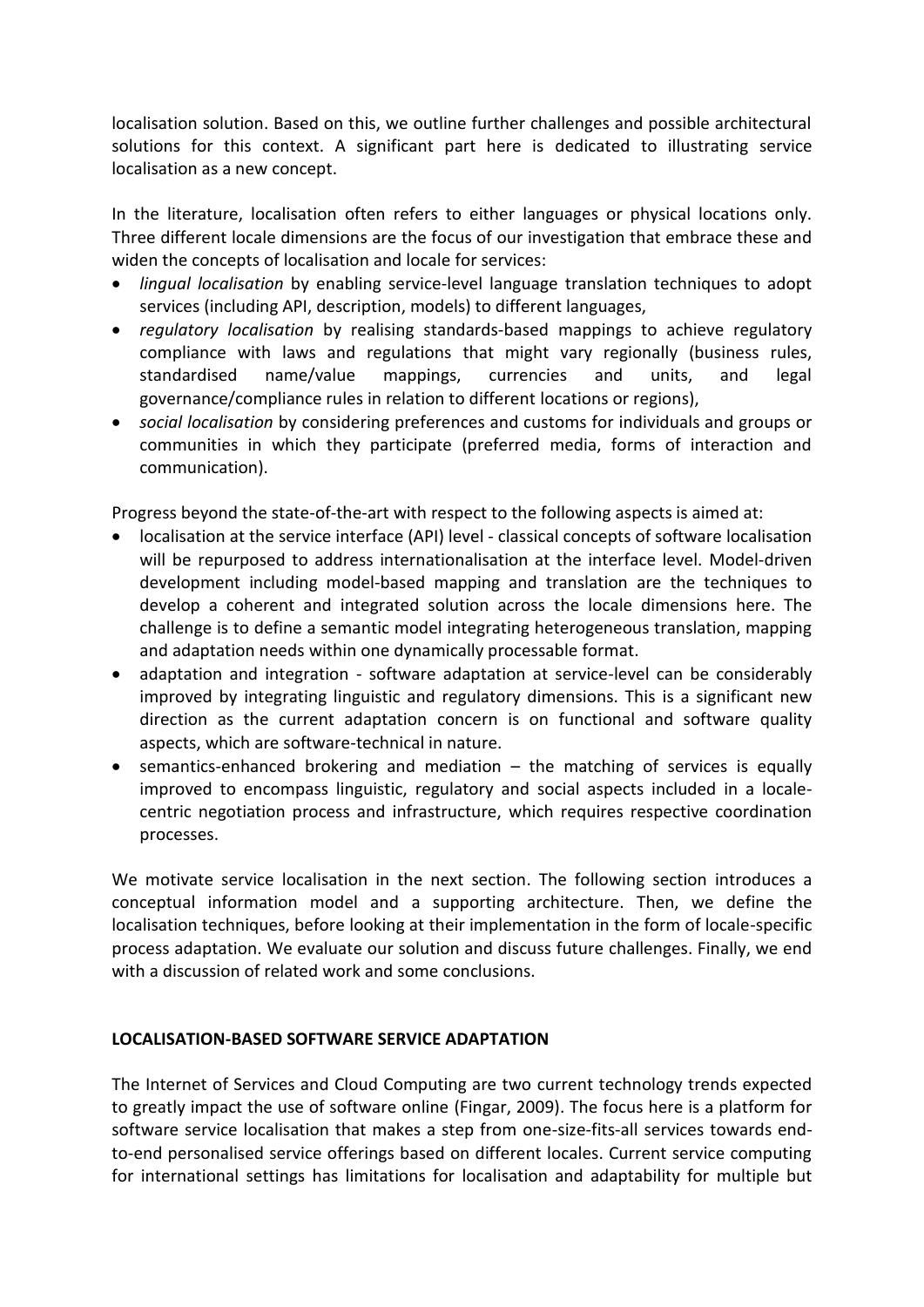different users (Mietzner et al., 2009; Wang, Bandara & Pahl, 2010; Metzger et al., 2012), which can, however, be overcome by multi-lingual and multi-regional localisation.

Some application scenarios can highlight the benefits of a localisation solution:

- Media store&play services. Some cloud media players are currently available in only one language. This form of end-user oriented service interaction would benefit from multilingual access. It would involve the localisation (i.e., translation) of service description values, interaction text, and other auxiliary text, which can take place statically (prepared localisation) or dynamically (ad-hoc localisation).
- Business-targeted application services. An analysis and storage service for data as a business-oriented offering could be adapted (localised) to be compliant with different standards and regulations for different regions or legal environments.
- End-user composed service processes. Take public sector applications where governance and regulations are as important as lingual aspects as an example that can be composed/configured based on individual (possibly cloud-based) services, which are adapted (possibly even dynamically) by individual users to their specific needs.
- Mediated e-commerce offerings. Telecoms-supported consumer access services are examples, where online shops use service-based support infrastructure to manage their business online.

The second scenario shall now be detailed. A data archiving service in the cloud might require business-oriented service localisation. Sales data from local subsidiaries shall be stored centrally (e.g. in a private cloud) or alternatively the use of a low-cost storage provider abroad (in a public cloud) can be considered. Focusing on regulatory (REG) and lingual (LING) localisation, but also considering social (SOC) localisation, the following is needed:

- LING: to translate service data between different languages, e.g. from English into German - "Quote" to "Angebot" - based on business standards such as EANCOM or document attributes based on e.g. the GS1 standard for documents. We can refer to the EDIFACT (United Nations rules for Electronic Data Interchange for Administration, Commerce and Transport, see [http://www.unece.org/trade/untdid/welcome.html\)](http://www.unece.org/trade/untdid/welcome.html) or GS1 standards (supply and demand chains globally and across multiple sectors, see [http://www.gs1.org/\)](http://www.gs1.org/) for illustration.
- REG: to transform data between standards or respective variants, e.g. "Quote" translates to "FullQuotation" based on a transformation between EDIFACT variants (subsets like EANCOM, EDIKEY, or EDIFICE). Other examples are currency conversions or the transformation of rules and procedures, such as access rights to enable regulatory compliance by enabling legally required recording of activities through service adaptation.
- SOC: to select and switch between content presentations, like changing between a textbased and graphics-based presentation of data.

These data validation and archiving services might be composed by a broker that mediates this localisation based on integrated semantically enhanced locale policies. The requestor provides an abstract process that the broker implements - for example to offer localespecific services abroad for roaming network customers (if compatible) using predefined mappings that are then deployed dynamically. End-user composition can be used where the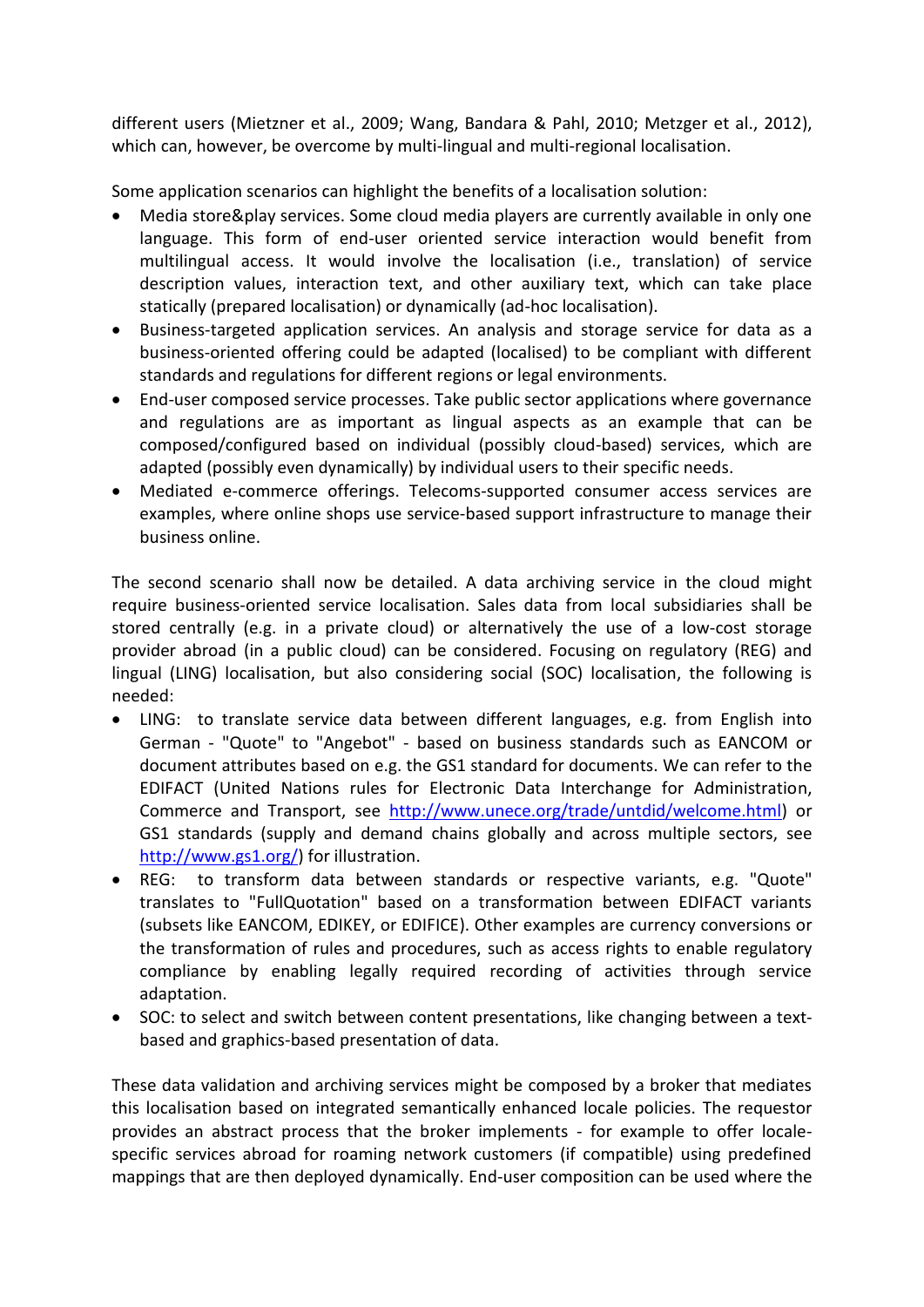end-user configures a process of different services in different languages. The potential user searches for best provider internationally for both services, but not necessarily as a package. Sales records where data is validated for sector categories can serve as an example, e.g. GS1 for sector categorisations across different languages.

The following examples illustrate localisable service artefacts with some specifications for locales US (USA) and DE (Germany):

- API: *validate(dataset):result* in US maps to *Validiere(Datensatz):Resultat* in DE
- Semantic Description: *compliant(GS1,dataset) -> validated* in US maps to *einhaltend(GS1,Datensatz) -> validiert* in DE
- Contract: *per\_activation = 1 USD (incl. 18% VAT)* and *availability = 98% in US* maps to *pro\_Aufruf = 1.35 EUR (inkl. 21% MwSt)* and *Verfügbarkeit = 98%* in DE
- Documentation: *service validates dataset for standards compliance* in US maps to *Service validiert Datensätze und Einhaltung von Standards* in DE

Here inter-artefact relationships exist. For instance validate/validated/validates and complaint/compliance are two sets of terms that are internally cross-referenced. Some progress has been made for Web service internationalisation (Phillips, 2005; W3C, 2005). This has resulted in a broader framework, particularly addressing data formatting and conversion aspects. More complex, rule-based translations are, however, not included but will be addressed by us.

### **A SERVICE LOCALISATION ONTOLOGY**

Semantic technologies can be applied for our localisation solution. Multi-locale modelling and service adaptation needs to supported by a new approach to semantic service description through locale-specific domain ontologies. Locale-specific domain models are needed. Ontologies provide our formal framework. In order to define these, we need to consider a data layer and a services layer, each with respective semantic annotations. A *multi-lingual, multi-ontology framework* with corresponding facts, rules and mappings is needed (Pahl, 2012). We propose adopting the *linked data* approach, which has also been followed by other service modelling approaches like USDL - see [http://www.linked](http://www.linked-usdl.org/)[usdl.org/.](http://www.linked-usdl.org/) The XLIFF translation mapping standard, a widely used standard in the translation and localisation industry, is XML-based and can be converted into RDF. We aim to support a multi-local ontology model for data and services and annotation and discovery support.

The localisation of brokered/mediated services is the context in which service localisation takes place – which necessitates a coherent integrated information model for multidimensional localisation and a supporting cloud infrastructure to deal with localisation statically and dynamically. The conceptual framework we present here is consists of an information architecture, i.e. an ontology, a systems architecture and an abstract process that would be enacted on the architecture (Pahl & Zhu, 2005). An ontology is a representation of concepts (or classes) defined in terms of their properties, i.e. relationships to other concepts. These concepts can be instantiated into concrete values. Properties can be object or data valued, depending on whether they refer to other complex objects (concept – e.g. the relationship of a service to another service through invocation or inheritance) or data (e.g. the performance of a service as a numeric value). Concepts can be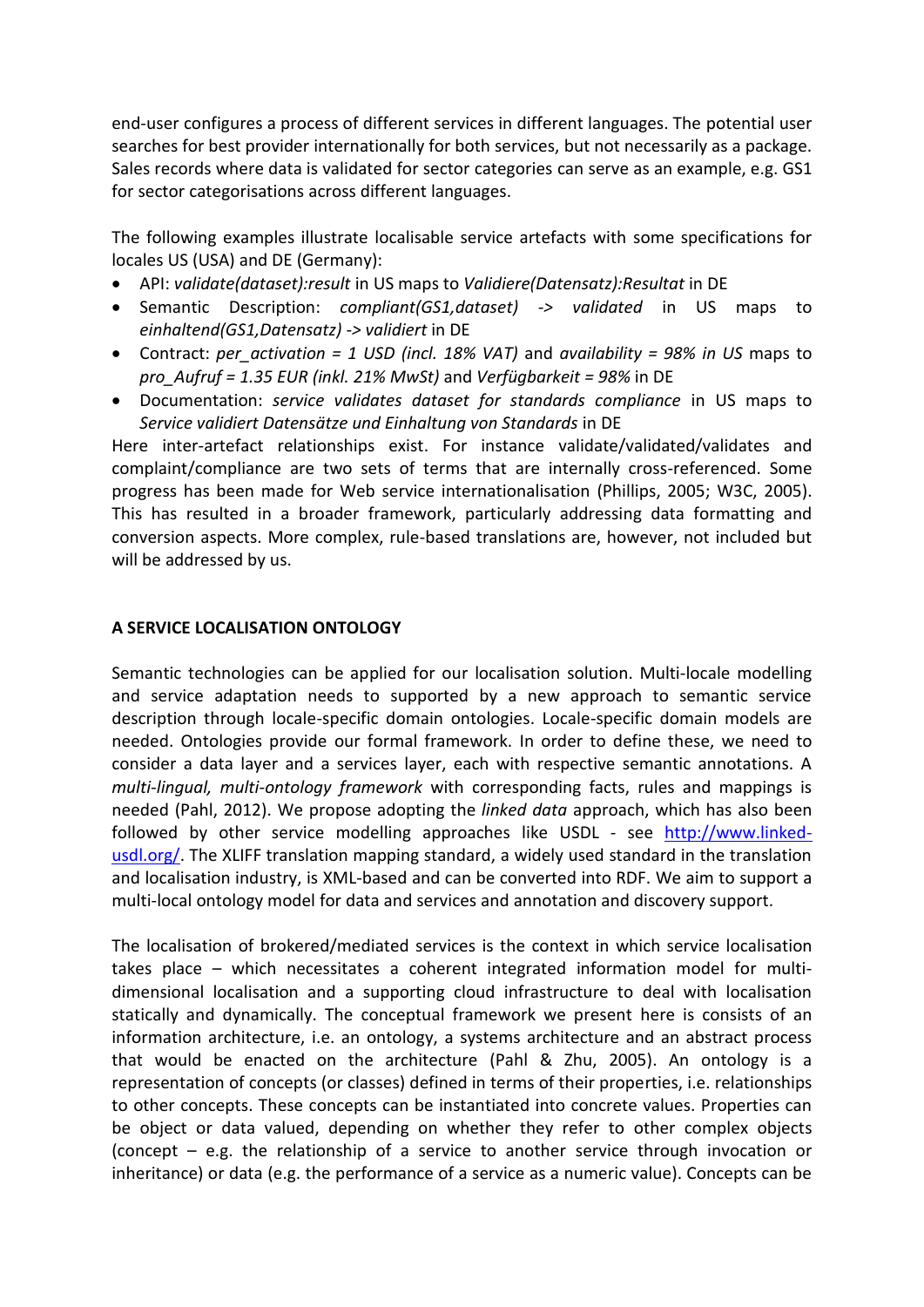arranged into a hierarchy using the sub/superconcept relationship, the subsumption ⊑. This relationship forms the taxonomy of the ontology. Concepts can also be organised in a partof relation, the composition  $\triangleright$ . Concept descriptions are logically combined using conjunction ⊓ and disjunction ⊔.



Fig. 1. Localisation Artefact Ontology with Taxonomy and Composition - Excerpt with Focus on Service API.

Localisable artefacts are service specifications and models, but also service contracts and other documentation addressing e.g. interaction in the form of messages and also licensing, usage and access rights, see Fig. 1 for an overview.

The ontology expression

*ServiceDesc* ⊑ *ServiceAPI* ⊓ *SemanticServiceDesc* ⊓ *ServiceSLA* ⊓ *ServiceDoc* ⊓ *ServiceHCI*

defines a hierarchy of concepts that can be further detailed as a composition

*ServiceAPI Operations* ⊓ *Data* and *Data Names* ⊔ *Values*

We use a rich ontology notation based on description logics with subsumption (subclasses) and composition (part-of relationship) introduced in (Pahl, Giesecke & Hasselbring, 2009). This rich language allows a layered organisation of different functional aspects. The upper subsumption part defines a taxonomy, which acts as a framework to define structural composition.

As part of localisation, translation between controlled vocabularies is necessary. Underlying data schemas are based on standards and mappings that need to be formalised. If services are not locale-independent, localisation is needed. A *locale model* is based on localeaffected attributes like time/data format (the localisable artefact is data), language (the localisable artefact is interaction like text and/or dialogues), and collation/ordering (the localisable artefact is generally data). User-specific locale models (realised as user locale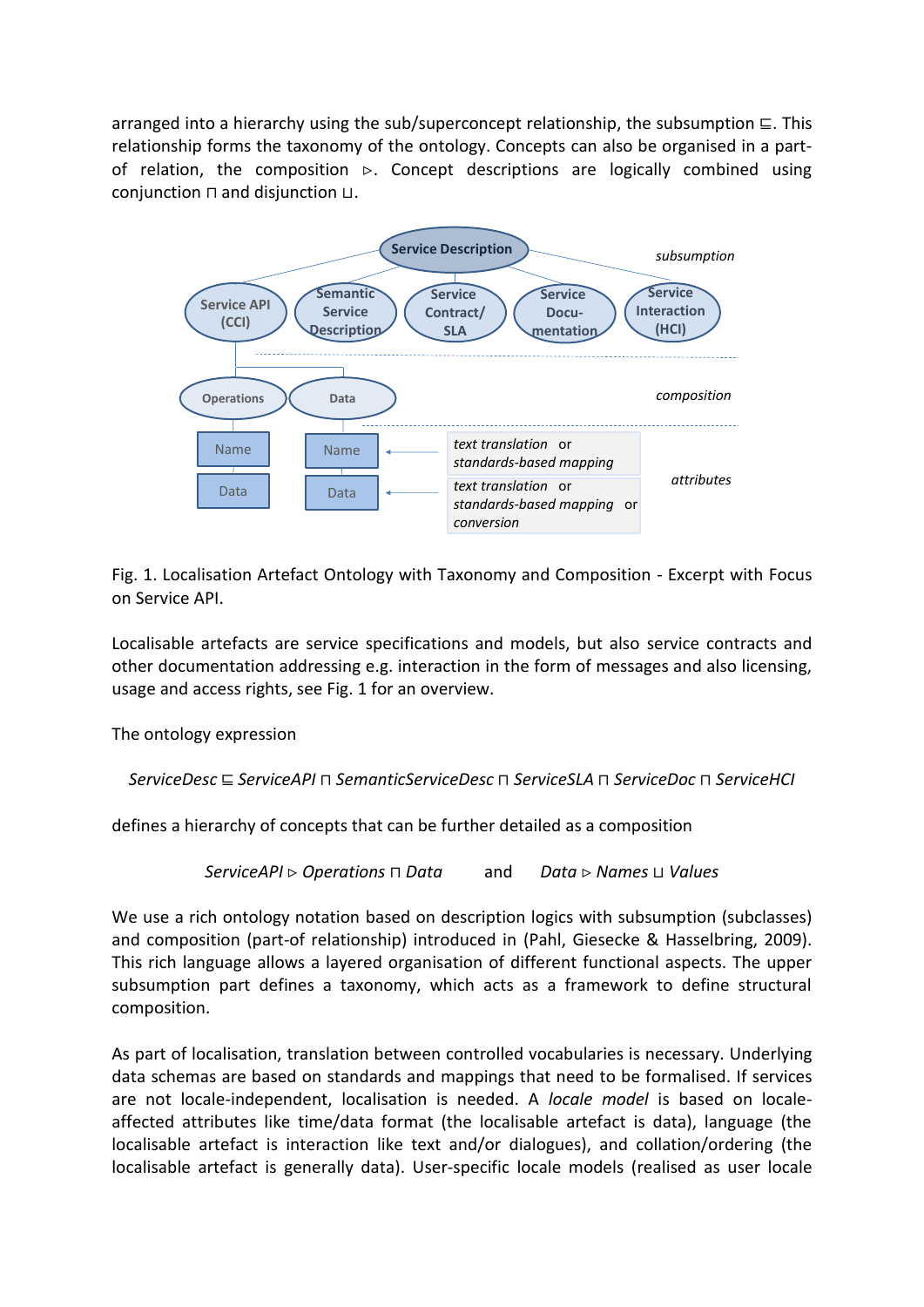policies) are applied at the service endpoints after a locale negotiation process with the provider. Services can be functionally described in terms of their interfaces (in WSDL): data types, data, operations. Other, more comprehensive models like USDL support functionality, quality, locale (language, currency, units, legal/tax), context (location, device, platform), and documentation (manual, help). Thus, the localisable artefacts are (as in Fig. 1):

- service interface (API): data-level internationalisation and transformation for the different locale dimensions that apply in particular to data (translation based on e.g. EAN Identification or EANCOM/EDIFACT at schema or data-level).
- semantic service description and contract (SLA): aspects like licensing, usage and access rights, and other metadata aspects are subject to translation between controlled vocabularies (which is data-level translation).

The ontology layers shall be further explained:

- *Taxonomy level (subsumption).* Service descriptions are linked to the generic service description concept through subsumption.
- *Composition level*. Each of the description types is then decomposed (using the is part of composition) into individual elements, which can then be localised. Composition is a necessary as subsumption (subtype) does not apply between an artefact and its parts. For the service API, operations and data (in the form of input and output parameters or messages) are the individual, localisable elements.
- *Functionality level (attributes)*. Each localisable element has attributes that characterise the localisation technique to be applied. The localisation type can be text (translated using usual MT techniques), standards-based data (the translation is defined in a predefined glossary) or conversions (e.g. for statically defined measurements or dynamically defined currency conversions). For the given ontology excerpt above, the translation type attribute is given.

Composition and attributes are intra-artefact properties. In addition, there are inter-artefact properties in the ontology. Two examples are is defined in and is explained in for crossartefact properties, e.g. a contract refers to a definition of an operation in an API or data explained in documentation.

A *locale policy language* for locale description (for both provider and user) needs to be supported. The suggestion is a (locale) policy language that captures required localisations. This language needs to consider interoperability (e.g. with respect to WS-Policy or XACML). A further requirement is to dynamically instrument service processes with policy-based localisation functions. The PCPL policy language supports this (Wang, Bandara, & Pahl, 2010). The localisation ontology is the foundation, on which then rules (defining localisation policies and actions to be executed for localisation) are introduced.

# **SERVICE LOCALISATION ARCHITECTURE AND PROCESS**

Two infrastructure and mediation techniques are needed to realise a service localisation architecture and processes enabled by this architecture:

 Coordination: a localisation coordination strategy and respective protocol to implement the locale negotiation and coordination processes for different locales - essentially a rule-based solution with conflict resolution.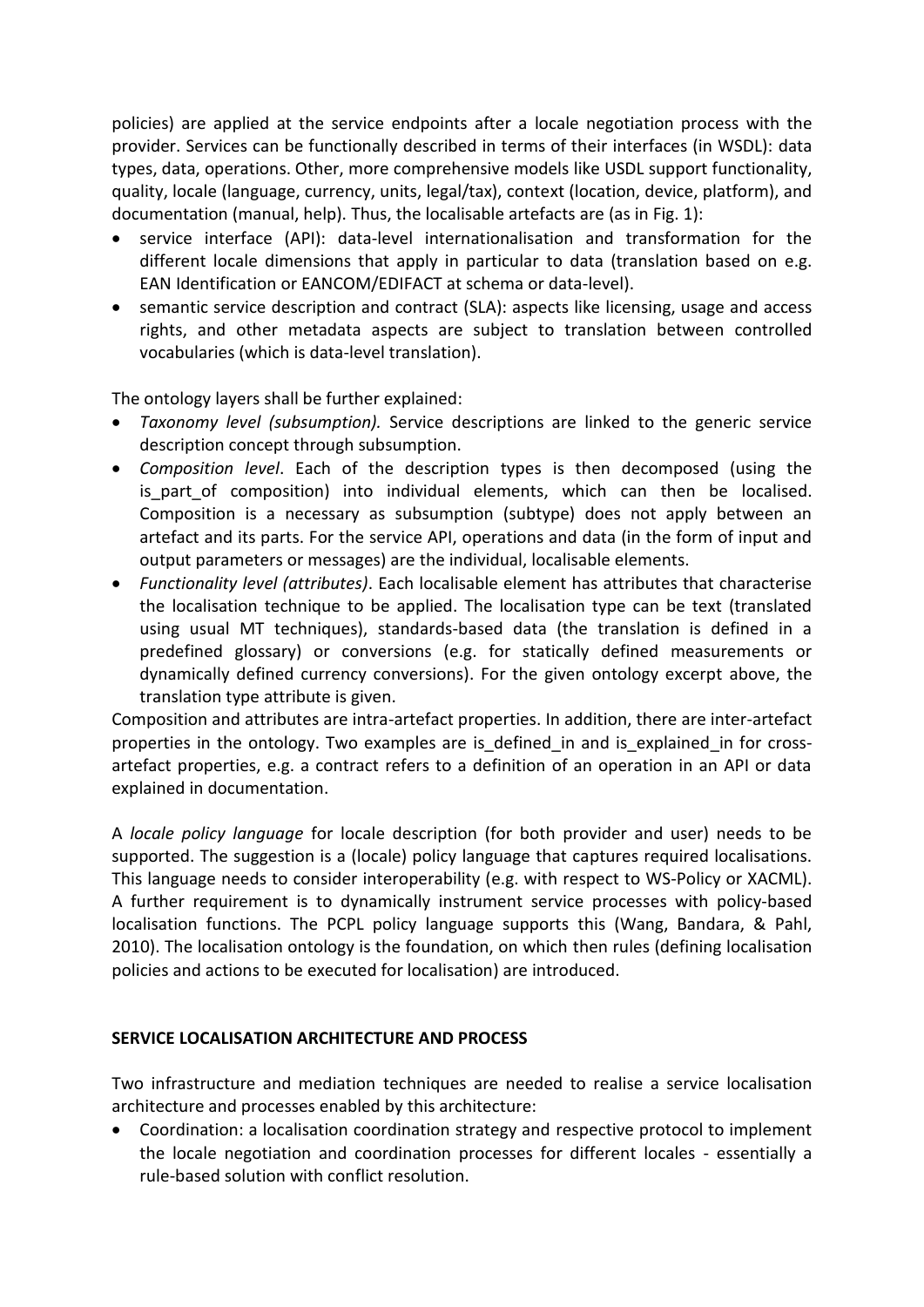Service Mediation: a mediation architecture where an intermediary/broker mediates between clients and providers at different locations. Solution components are based on hybrid techniques for translation and model mappings (across languages, regulations and social contexts) and process adaptation techniques.

We now discuss the principles of a service brokering solution for the adaptation and mediation of services, see Fig. 2. Multi-dimensional user and service models and mappings require techniques for adaption and personalisation. A *user model* developed around a notion of locale achieves cross-lingual, cross-regional and cross-social coordination. To match user models and *service profiles*, we need to formalise and automate mappings and mediation between the models. On the regulatory localisation side, conversions between formats and regulations need to be defined. On the lingual localisation side, meta data translations and translation of values and text need to be facilitated, in both guided and unguided forms. Equally, social mappings based on user profiles is required.



Fig. 2. Localisation Systems Architecture.

A mediation architecture is a process framework for locale mediation based on negotiation and localisation implementation activities (Pahl, Giesecke & Hasselbring, 2009; Barrett et al., 2006). We propose a *dynamic localisation engine* made up of services providing discovery, locale negotiation (static and dynamic, to generate SLAs and BPEL code, respectively), localisation (lingual, regulatory social, prepared and dynamically). This engine enacts a *localisation process* to govern individual activities (Karastoyanova & Leymann, 2009). A repository is needed to ensure the efficient and effective operation of the engine, which maintains pre-translated content and data/format mappings as translation memories. A locale can be seen as a specific type of context. *Context- or locale-driven service provision* is our aim. From a cloud perspective, this can also be seen as a *multi-tenancy* problem, where a cloud tenant is defined by its locale. These aspects are further discussed later on.

### **SERVICE LOCALISATION TECHNIQUES**

*Policy Language and Localisation Model*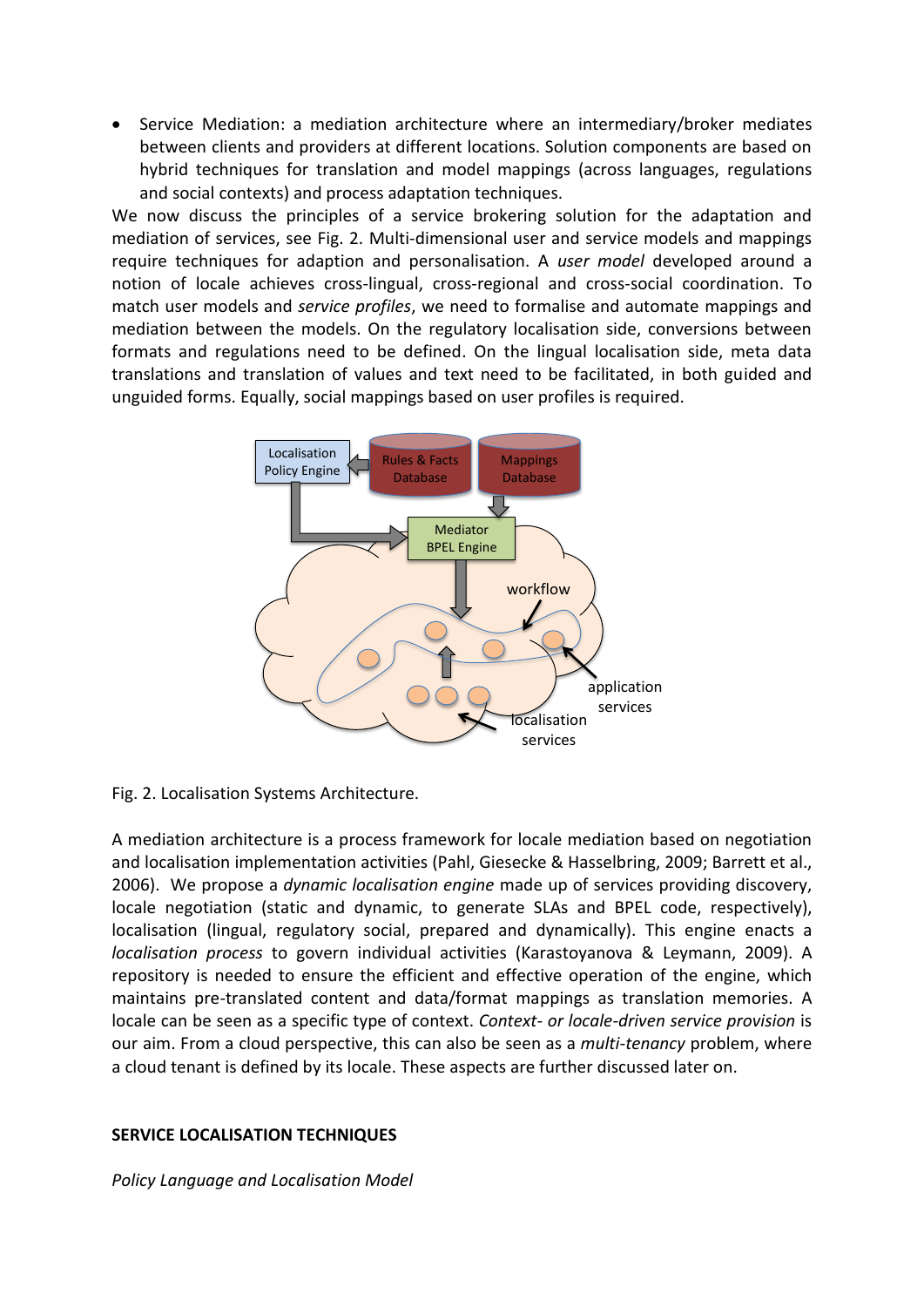The core of the proposed localisation techniques is a rule language (Kharbili & Keil, 2010; Rosenberg & Dustdar, 2005; Weigand, van den Heuvel & Hiel, 2008), which is an interoperable locale policy language that is needed here (in addition to languages like WSDL that only capture the functionality side of the service API) to define locale descriptions for provider and user. This policy language is based on rules with underlying ontology support (OWL) for the conceptual aspects. A locale policy defines the individual rules and instrumentations that characterise a locale. In Fig. 3, we define a layered localisation model that connects ontology-based locales (from Fig. 1) and rule-based locale mappings:

- 1. An ontology-based base layer captures the different translation types. The ontology defines the localisable artefacts and their relationships (see Fig. 1). Each unit is characterised in terms of a number of attributes:
	- o translation unit type: API (data, operation), semantic description, SLAs, or documentation are examples.
	- o translation type: standards-based, ad-hoc text translation, conversion based on distinct repositories, called translation memories (TMs) here.

An example for a unit definition in terms of the artefact ontology is

*Currency hasType API.Data* or *SDescr hasType Text*

This adds functionality (processing) to the taxonomy/composition ontology (Fig. 1).

2. Basic rules are provided, including *Locale* or *hasCurr* based on which specific locales can be defined. An example is for a *Currency c*

*UKLocale(?l) <- Locale(?l) hasCurr(?l,?c) ?c=GPB*

Higher level rules allow a locale to be inferred from partial knowledge, e.g.

*?c=GBP -> ?l=UKLocale*

to detect inconsistencies.

3. Depending on provider and consumer locales, translations might need to be performed. Translations are guided by the locale definitions and utilise mappings defined in the translations layer (either as pairwise translation units (e.g. text) or as executable conversions (e.g. for measurements or currencies). The overall translation is dynamically assembled from the translation base (translation memory). The conversion rule for currencies can be dynamically created:

*UKLocale2DELocale(?l1,?l2) < hasCurr(?l1,?c1) hasCurr(?l2,?c2) ?c2 = convertCurr(GBP,EUR,?c1)*

Mappings appear primarily as translations between locales. Iin some cases, consequential actions need to be added. For example, dynamic currency conversions can be added or logging of activities for compliance reasons is added. Actions consequently comprise another type of activity in addition to translation. Localisation might entail additional activities like adding logs for activities.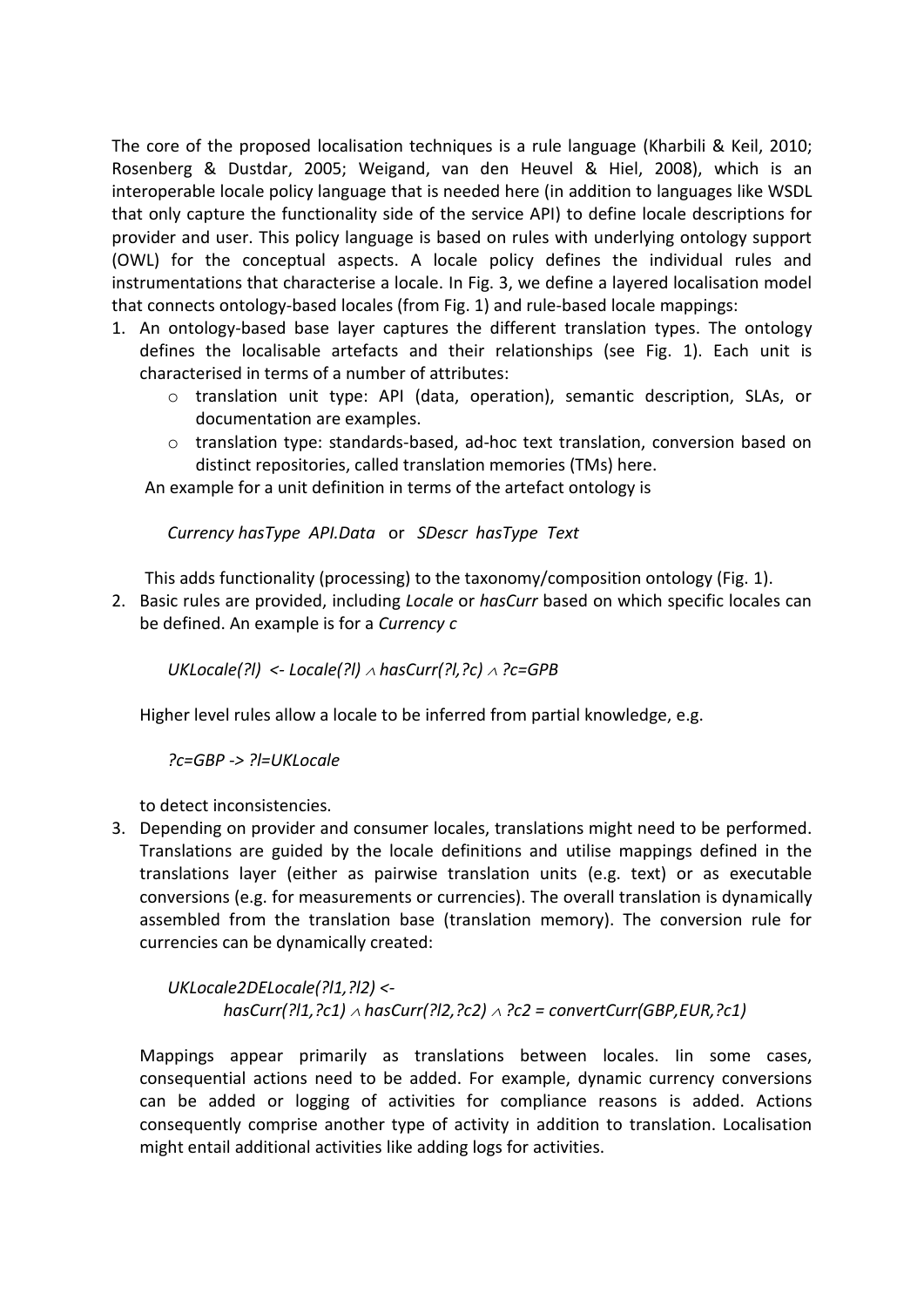

Fig. 3. Conceptual Localisation Model – Rules and Mappings over Ontology.

Examples of locale configuration are the metric system of units or a tax system. A locale mapping is compliant if it does not violate any locale configuration. While a coherent conceptual model is presented in Fig. 3, some support is needed for the localisation dimensions:

- Linguistic localisation and machine translation: the challenge is localisation of service artefacts with little textual context - at design and run-time.
- Regulatory localisation and governance: integrated and coherent adaptation to different regulatory standards and procedures based on semantic, rule-based techniques using multi-locale modelling and discovery using ontologies; and in addition multi-dimensional user and service models and mappings for adaptation.
- Social localisation: preference identification using rule-based techniques; conflict identification.

Consistency is a key requirement behind the rule-based approach. Locale mappings need to be consistent. A translation (top layer Mappings) is *consistent*, if two (or more) rules apply to different translations or mappings to the same unit. An example is currency conversion. Inference rules in the rule layer provide the mechanism to detect inconsistencies and enforce correct mappings. An example are countries that use a coherent set of measurements, e.g. the metric system. Also, currencies are linked to fiscal systems defined in a specific language. Since locale mappings are often dynamically assembled from translations, their composition needs to be checked for consistency.

### *Lingual Localisation and Translation*

Localisation of artefacts with limited textual context  $-$  in both prepared and dynamic settings - is the focus. Translation of technical content based on reduced-context machine translation techniques is an avenue (van Genabith and Crouch, 1999). Furthermore, tailored techniques are needed to facilitate reliable translations between technical content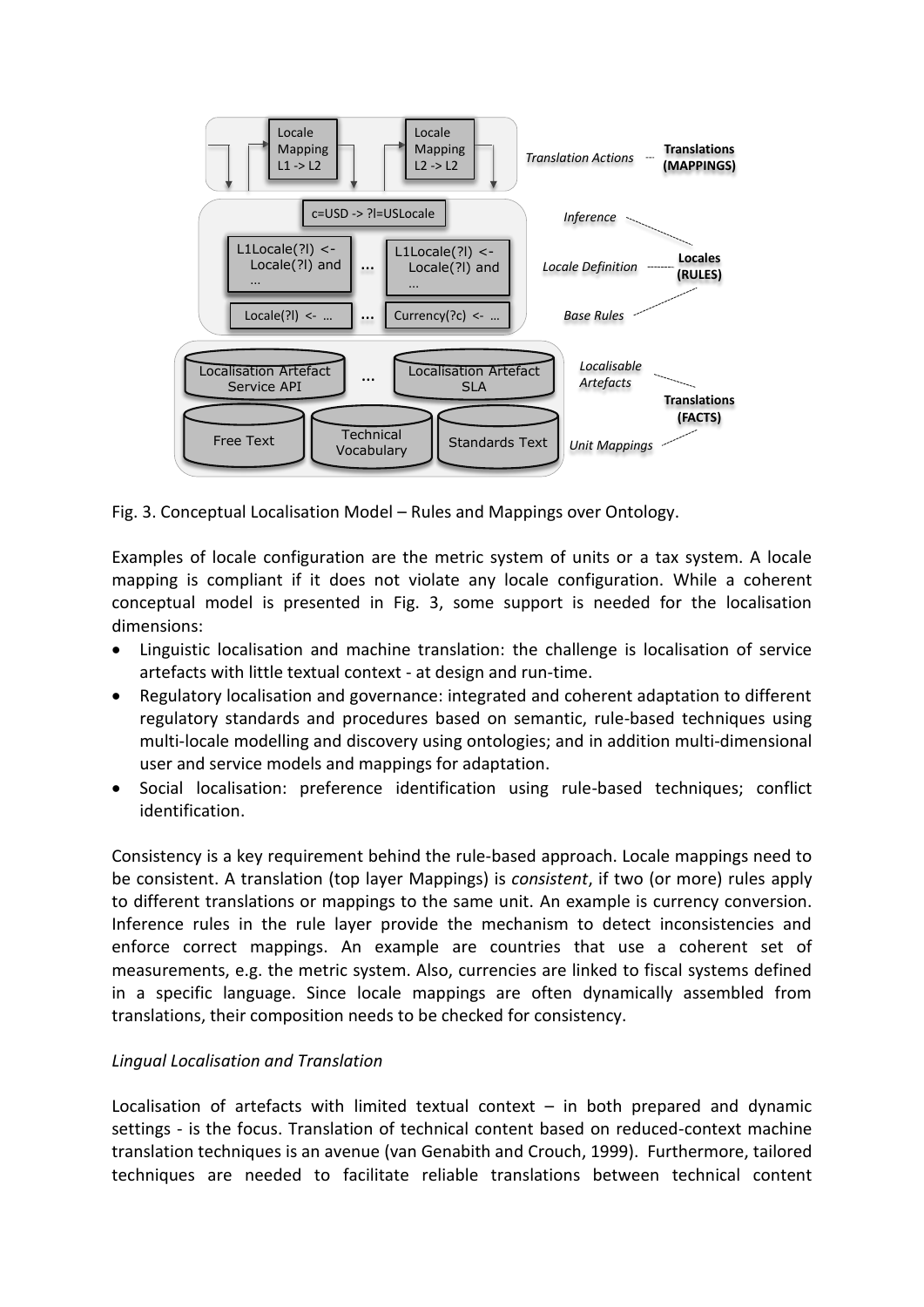representations, e.g. formalised, technical content such as ontologies, service API and service models (van Genabith, 2001). Multi-lingual ontologies form the centrepiece of the solution. They provide a mapping and glossary (as core translation memory). For enable effective processing, we need to consider merging of prepared translation material with other translations generated dynamically. The key challenge is the translation accuracy and quality, which needs to be trustworthy in automated environments. Ontology translations of technical and business application domains and translation of controlled technical context with little contextual information are the solution (van Genabith and Crouch, 1999; Graham & van Genabith, 2009), consisting of translation techniques and supporting translation memories using predefined units (words/phrases) for standardised multilingual glossaries and variable units (words/phrases) involving statistical machine translation techniques based on ontological relatedness to guide the translation. The XLIFF format (XML Localization Interchange File Format) is an OASIS standard for localisation exchange http://www.oasis-open.org/committees/tc\$\ \$home.php?wg\$\ \$abbrev=xliff – used to capture translations.

Translations units (pairs here) are kept in translation memories, formalised as

# *hasTransl(?t1.?t2)*

where *t1* and *t2* are the XLIFF source and target translation units. This is an ontology-level representation of a localisation activity. Rules that guide the application of localisation activities are defined in terms of conversion and translation rules, similar to those for currency conversion. A deeper investigation of computational linguistics techniques is, however, beyond the scope here.

# *Regulatory Localisation and Governance*

Regulatory localisation and governance through the adaptation of artefacts to different regulatory standards and procedures is based on localising regulatory concerns, which are often captured in (legal) terms and conditions. Regulations apply for the identification and description of business entities or the way service processes are handled (Leusse, Dimitrakos & Brossard, 2009; Wang, Bandara & Pahl, 2009). Furthermore, regulatory locale aspects like tax, currencies or units need to be considered (Bandara, Wang & Pahl, 2009; Phillips, 2005).

The objective here are specifically multi-facetted rules, which are modular and composable and that enable interference checking. For instance for data object localisation, we a multilingual, multiregional schema mapping and integration technique is needed to adapt information to regulations in different regions, in possibly different languages (Fu, Brennan, O'Sullivan, 2009). For SLA translation as another concern, enabling mappings of a SLA into a different locale that needs to consider the respective standards and procedures is a solution. A translation technique needs to implement quality assurance and the accountability of the translation. We can distinguish physical units like length, size, weight, and also colour and financial aspects like pricing, payment, currency or tax. Consequently, we require regulatory rule-based information translation techniques based on predefined mappings with fixed conversions between lengths and other units and consequential actions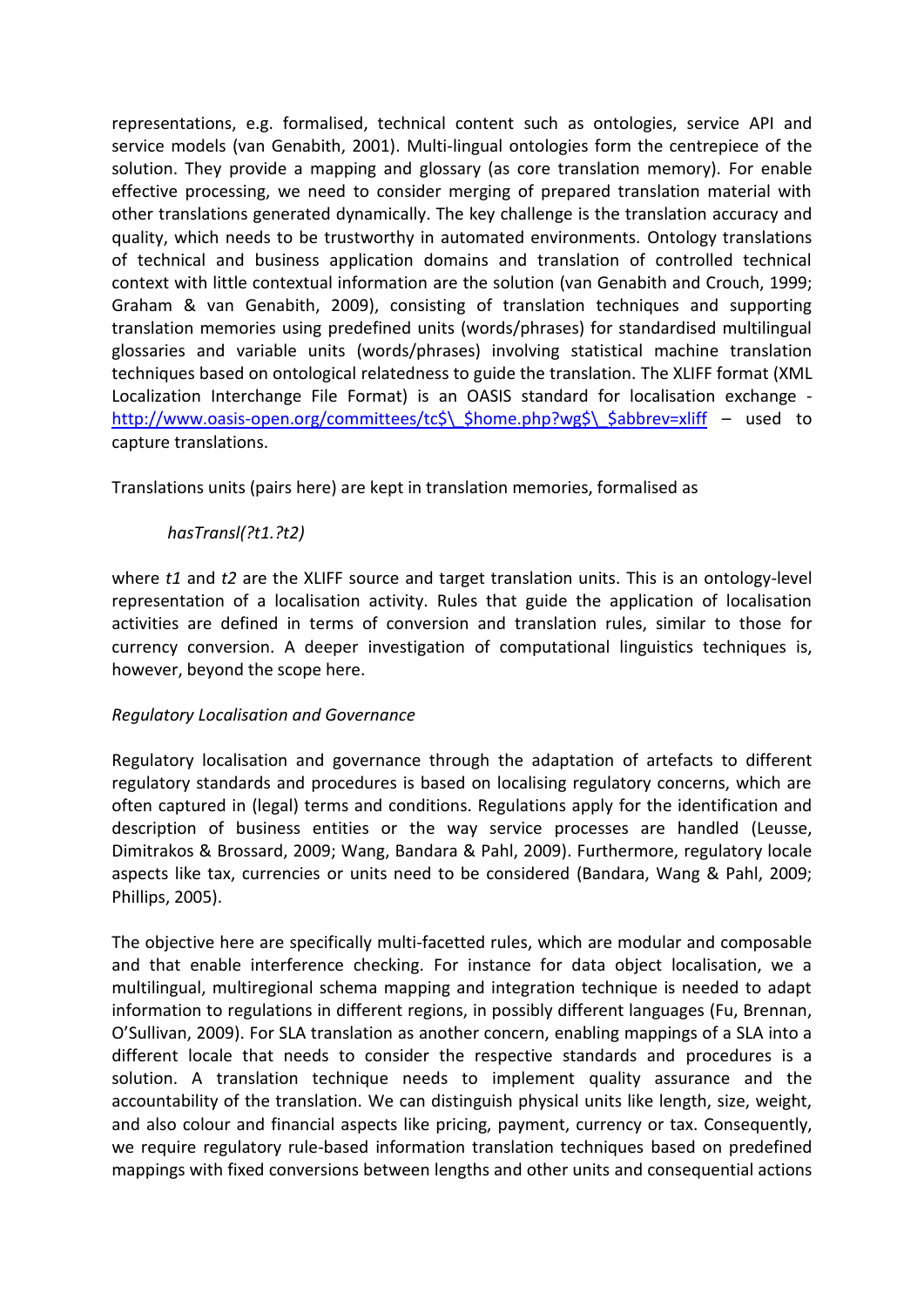(instrumentations) that are needed when dynamic conversions (an example is currency) or auxiliary actions (logging for accountability) are entailed. Individual definitions are not the core problem – which is rather keeping consistency.

### *Social Localisation*

Groups of individual differ, depending on common characteristics of their members. These groups might form social groups of friends, e.g. young adults at school or university, or groups of team members in organisations, e.g. which could be sports clubs as well as companies. An example of a social group that consumes content differently from others are young, media-competent adults, which might prefer video-based content over text.

# *YoungAdultsLocale(?l) <- Locale(?l) hasMediaPref(?l,?m) ?m=video*

Specifically, (social) media services would exploit this type of adaptation setting.

The technical problems are preference identification using rule-based techniques and conflict identification. A range of preference could result in conflicts if they were to be met for a specific application service.

# **LOCALISATION PROCESS AND ADAPTATION ARCHITECTURE**

### *Localisation Process*

A service localisation framework is based on guided translations (following ontology structures), which may be pre-translated. Static value mappings (cross-language or crossregulation) and also dynamic value mappings need to be implemented. A static setting means that localisations are prepared. The solution architecture needs to enable providers to prepare material for a range of locales in advance and to check their quality. An intermediary (like a mediator) deploys and executes these techniques depending on user profile and a negotiation process, from which then SLAs are formed. These are used to govern the invocation of services. In a dynamic setting, a mediator selects the required services (involving query translation), implements the negotiation using mappings (based on closest profiles) by using localisation and quality assurance services. The overall quality will, of course, vary between in-advance and fully automated scenarios.

An orchestrated service process in WS-BPEL integrates application services and localisation support services. These techniques can be facilitated for service localisation through an adaptation and instrumentation of an application service process (Wang, Bandara & Pahl, 2009). The mediator links clients (at different locations) and providers (at different locations) by enacting this core *orchestrated process with localisation* adaptations (Pahl, 2010).

Different localisation orchestration *patterns* emerge. For a *single-provider setting*, one provider supports n > 0 locales; for a *market-place setting*, a client uses a composition of different provided services  $n > 1$ . Both actually enable a localisation process with locale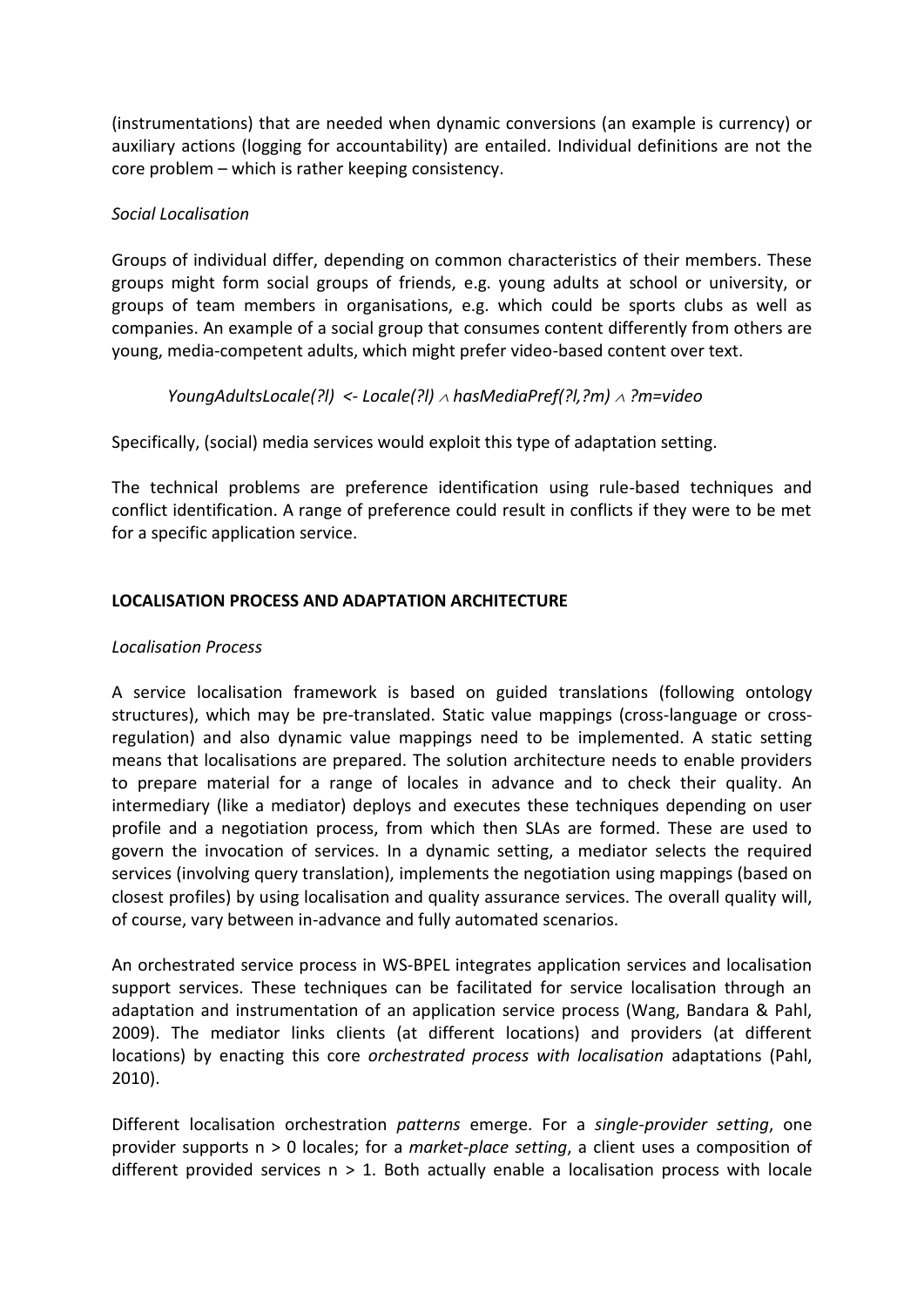negotiation (brokering) and localisation (mediation) implementing a localisation coordination protocol (e.g. in the form of a BPEL process).

- First: Dynamic Generation for regulatory localisation, an aspect-based instrumentation can be generated on-the-fly for each defined locale, allowing the user the control over locale definition
- Second: Configuration Management and Generation different endpoints and their respective bindings for different locales are generated for a localised API. Then localisations (translations and mappings) are applied. Which of these to use can be dynamically decided.
- Third: Negotiation and Coordination an exchange and agreement on locale policies through SOAP headers for coordination based on (Wang, Bandara, & Pahl, 2010).
- Fourth: Architecture the data integration layer based on ontologies; the service localisation layer is based on adaptation (user model) and regulatory, lingual and social localisation; and management through a locale negotiation process.

The orchestration process that governs the activities is a basic sequence with *Negotiation*, followed by *Mediation & Localisation* and *Service Execution*. Abstract services and locale policies are the basis of negotiation. From these service endpoints give access to the application services or instrumented processes. These in turn need a selection of core services for translation LING, adaptation REG, and personalisation SOC and also the necessary instrumentation, i.e. localisation as a service implemented as a BPEL process. Take a sample application service

### *provider-Service*

that is adapted into a service orchestration

 *if negotiate(locale(user-US) locale(provider-DE)) then localised-Interface := localise(US-locale, provider-Service); result := invoke(localised-Interface); de-localise(result)*

of application service *provider-Service* and the respective localisation support services.

# *Architecture Implementation*

The architecture for locale adaptation is based on the localisation process, see Fig. 4. The main components of the architecture are

- a rule definition editor to define the translation and conversion rules
- a process engine (jBPM and Tomcat) to execute application and localisation services,
- a monitoring system to determine current settings (based on PostgreSQL) and
- a rule engine to execute the rules.

Figure 4 illustrates the interaction between rule engine and process. The rule engine is decomposed into localisation policy definition, monitoring support and policy validation. The implementation is assumed to be a BPEL engine, which needs to be combined with policy weaving to allow the localisation policies to be automatically added (i.e. adapted) to an application process. We have used Java as the implementation language.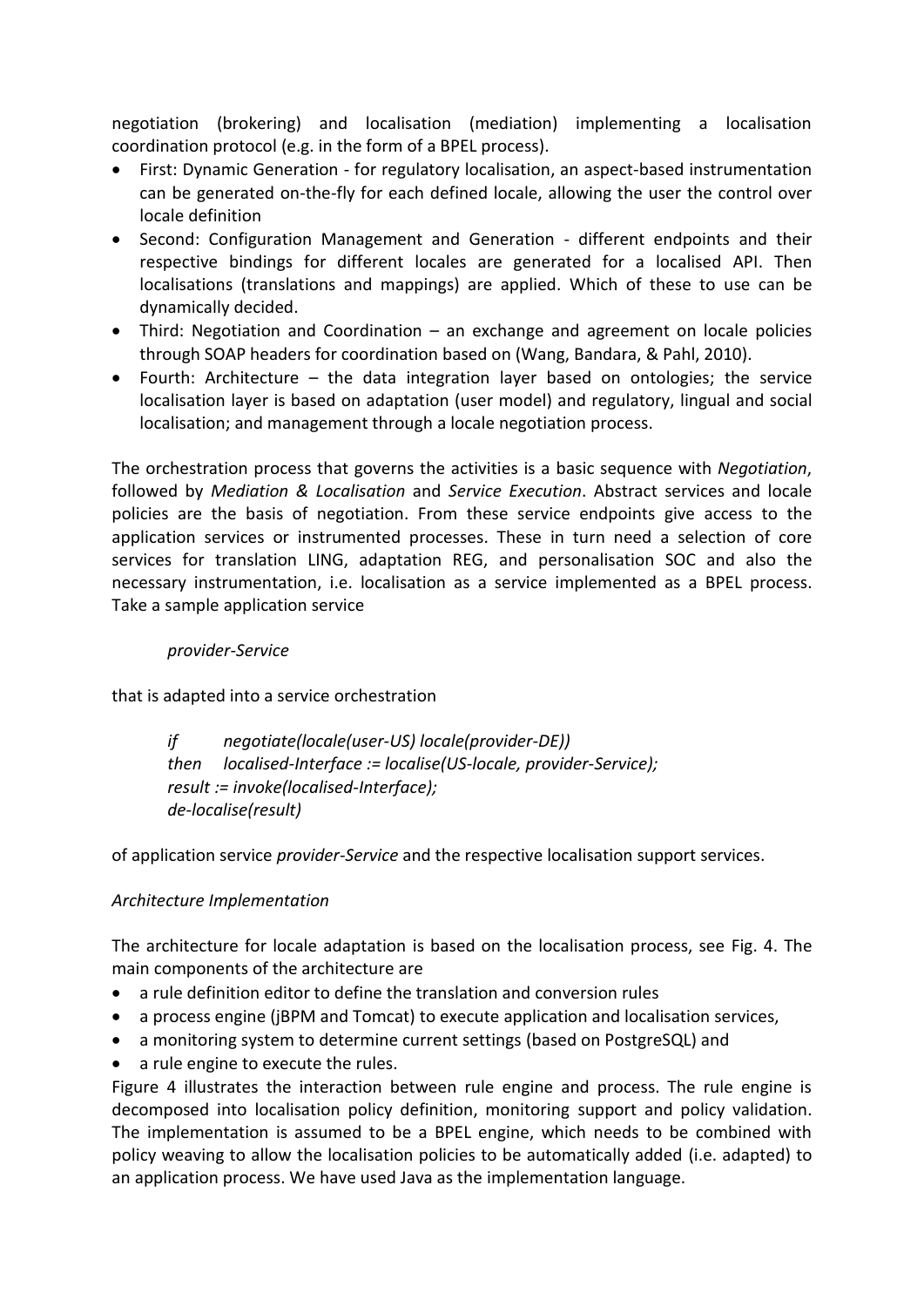

Fig. 4. Localisation Policy Orchestration Architecture.

Enhanced adaptivity is addressed here. The architecture allows localisation policies to be defined at the client side. Then the process is adapted to client domain needs and enacted by a central process engine. This allows easy adaptation to specific locale settings. Details about the architecture without the localisation domain extension are provided elsewhere (Wang, Bandara, & Pahl, 2010). There are two major components. Firstly, a policy language to define localisation policies and, secondly, a coordination framework based on WS-COORDINATION allowing client-side specified policies to be communicated and woven into the server-side process. In our implementation of the service process customisation and adaptation prototype illustrated in Fig. 4, we used Jersey, Tomcat, PostgreSQL, jBPM and Eclipse. This prototype is a generic process adaptation infrastructure, described in (Wang, Bandara, & Pahl, 2010). This architecture is implemented around the generic PCPL policy language that we developed for constraints definition. This generic platform for service processes was adopted to configure user-specific localisation constraints following the localisation model. Our solution is an extension of the general-purpose policy management solution for domain-specific customisation. Consequently, here in this investigation, our focus has been conceptual rather than on infrastructure aspects. Future work in the implementation context will concentrate on domain-specific implementations. A focus is on translation, where content is marked up in the XLIFF format and respective processing and quality constraints are implemented.

### **VALIDATION AND EVALUATION**

A use case based evaluation shall help us tp validate the utility and efficacy of the localisation techniques. This shows that the proposed techniques are indeed necessary and beneficial. We refer to a use case scenario, which extends the earlier justification of the need for a service localisation solution as a domain-specific adaptation technique. We also address technical concerns such as performance overhead at runtime as dynamicity was a concern.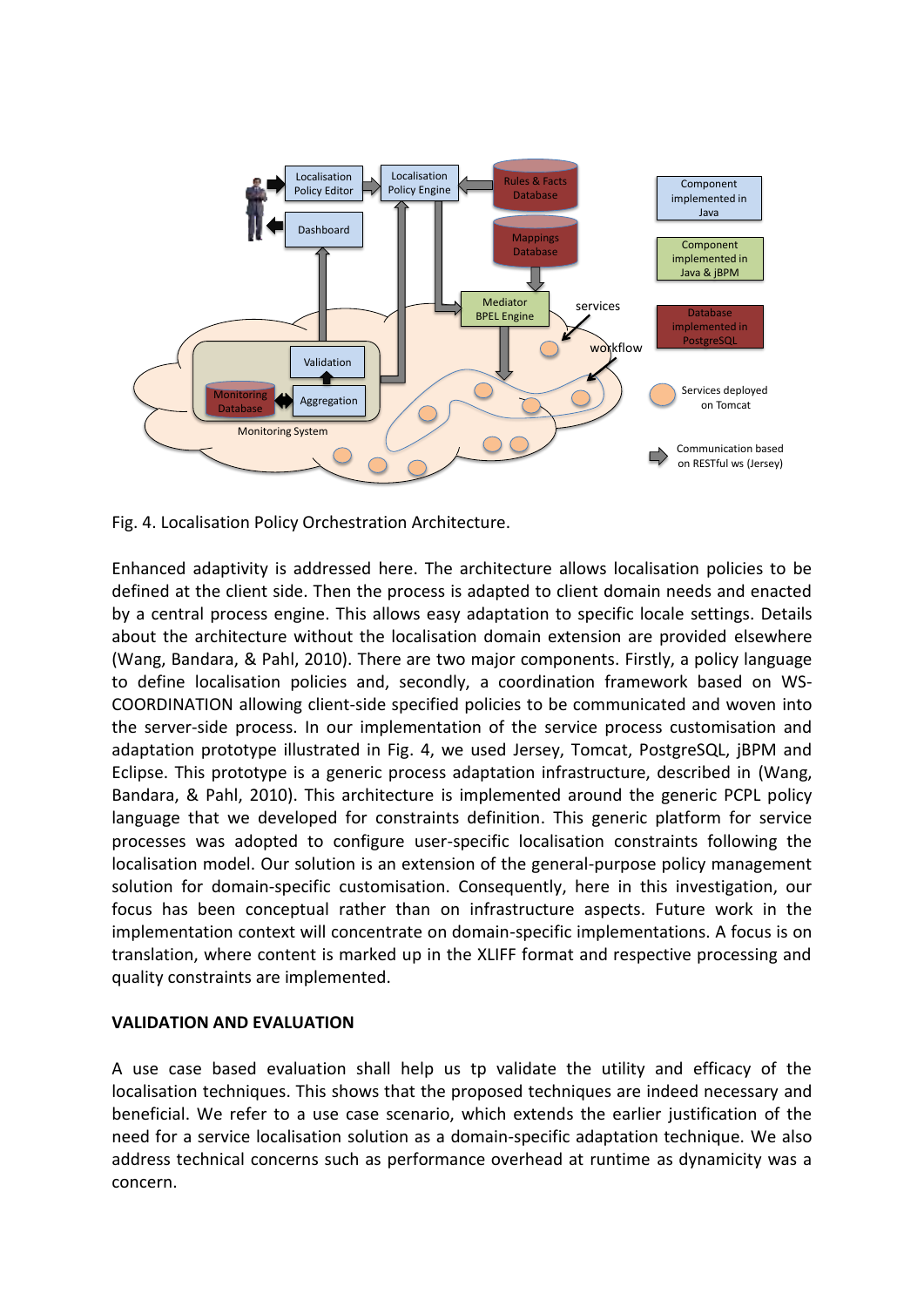### *Use Case Validation*



Fig. 5. Localisation of Stock Market Analysis Feature - Focus on Service API.

In addition to the demonstration of the need for localisation, we chose another use case to discuss more detailed requirements. We use an environment that provides service-level access to stock market information and respective analyses. This is based on a case study using real financial stock market information and analysis services from<http://xignite.com/> and [http://deutsche-boerse.com](http://deutsche-boerse.com/) . A German user might want to access data from the New York stock exchange (NYSE), which is provided in an English format. We present a scenario in which the user can implement a locale-compliant service interface that would allow technical interaction of service interface and description aspects in German. At the application-level, two sample calls of a data analysis service for the two chosen locales (here US-locale with English as language and USD as currency and DE-locale with German as language and EUR as currency) could be:

*Analyse(10/30/2011, logistics) -> 3.82 USD* and *Analysis(30.10.2011, Logistik) -> 4.23 EUR*

The localisable artefacts in this scenario are the following

- Date: a format change is needed which also applies to time and collation aspects,
- Sector: data values describing an industry sector are localised based on a translation between standardised terminologies - which also applies to product categories,
- Language: operation names (and possibly other interface and software model elements) are translated between languages,
- Currency: values are converted in the same way as other measurements and units.

This list can be extended. For instance, different regulatory environments can be based on multilingual and standardised glossaries and dictionaries or calculations and conversions can be based on rules (fixed) or repositories (dynamic); tax rates and customs duties can be added if products are sold; any messages including help and error messages to which text translation would be applied. Typical examples for technical concepts (terms) that require translation in the stock markets (or other financial) context are (*average price - Durchschnittspreis*), (*main trading phase - Haupthandelsphase*), or (*volume weighted*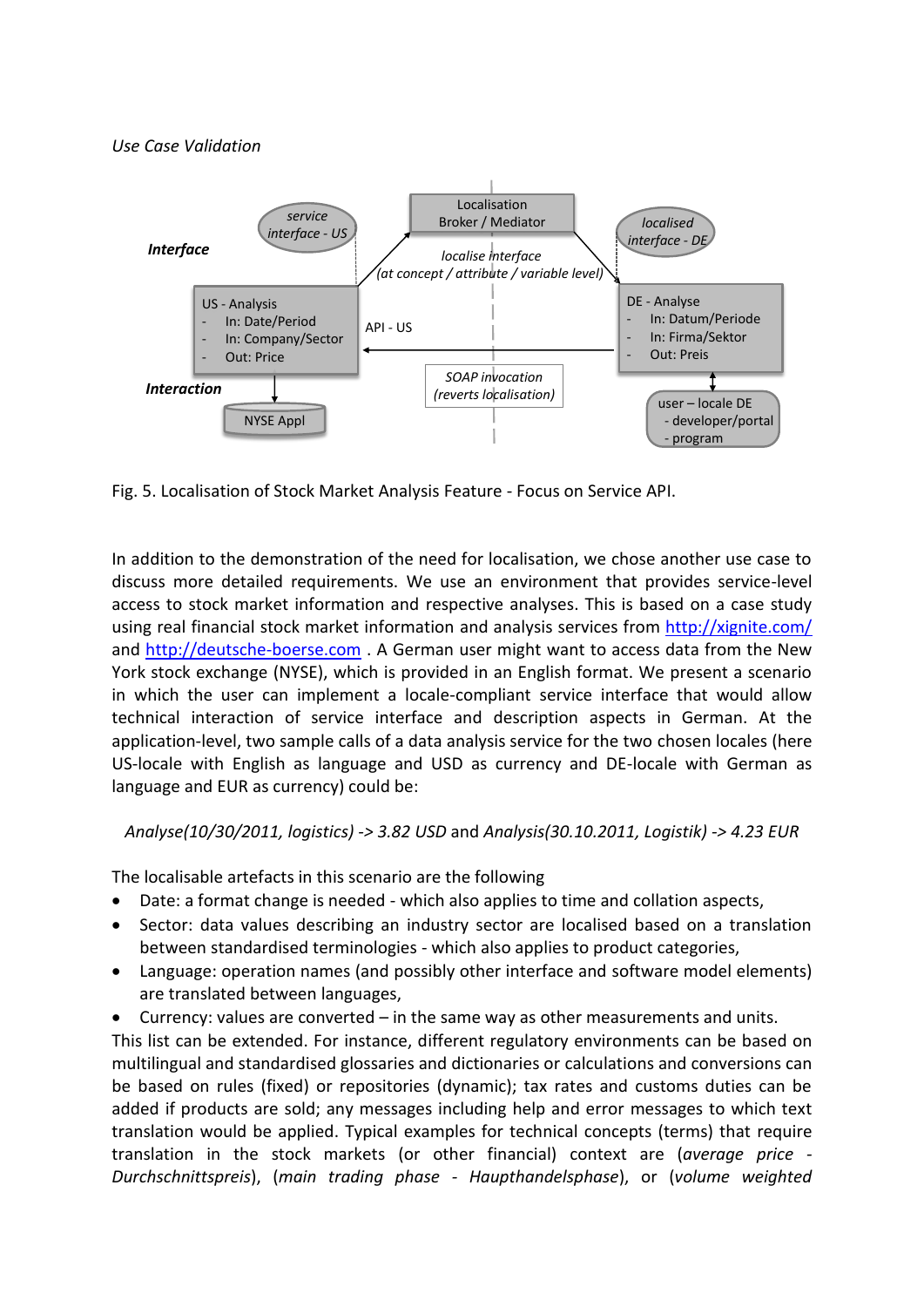*average - volumengewichteter Durchschnitt*). These are based on accepted, in some cases standardised vocabularies. Some examples might be defined in terms of classification and categorisation standards: (*logistics - Logistik*) for a sector or (*dairy - Milchprodukte*) for product categories.

In the example illustrated in Fig. 5, the user-DE can discover services based on a German specification and can invoke them based on a German interface. An analysis service provider can add a DE-locale to its default US-locale policy. This would allow a correct match in a full negotiation process in which a user searches for services that are provided in a localespecific way. Here, the provider is able to support US-to-DE locale mappings if necessary. In an architecture implementing this, the service instrumentation would yield a process to be enacted, rather than just a single SOAP request (see Fig. 5). This process could for instance comprise service invocation and logging (of locations) for accountability purposes where the location is a parameter. This then indicates where and how records are kept (an important option if required by privacy laws). A coordination protocol governs the exchange of locales and the subsequent SOAP-based application interaction.



Fig.6. Localisation of Stock Market Analysis Feature - extends NYSE-specific Analysis Service to include DB-FRA.

The scenario could be further utilised to allow an American user (with the locale US) to access a German-language stock market information provider, e.g. for Deutsche Börse, Frankfurt (DB-FRA). Localisation can be provided on a SOAP level, see Fig. 6, for automated service activations and interactions.

The discussion of this real-world scenario demonstrates the utility and efficacy of our localisation solution as a domain-specific adaptation framework, which benefits from a targeted framework of specific models, rules and support services.

### *Technical Evaluation*

Besides utility and efficacy, the central technical concern of particularly dynamic localisation is runtime performance, as only some aspects can be pre-computed and these need to be integrated at runtime with other dynamic concerns. Scalability is another concern to be considered.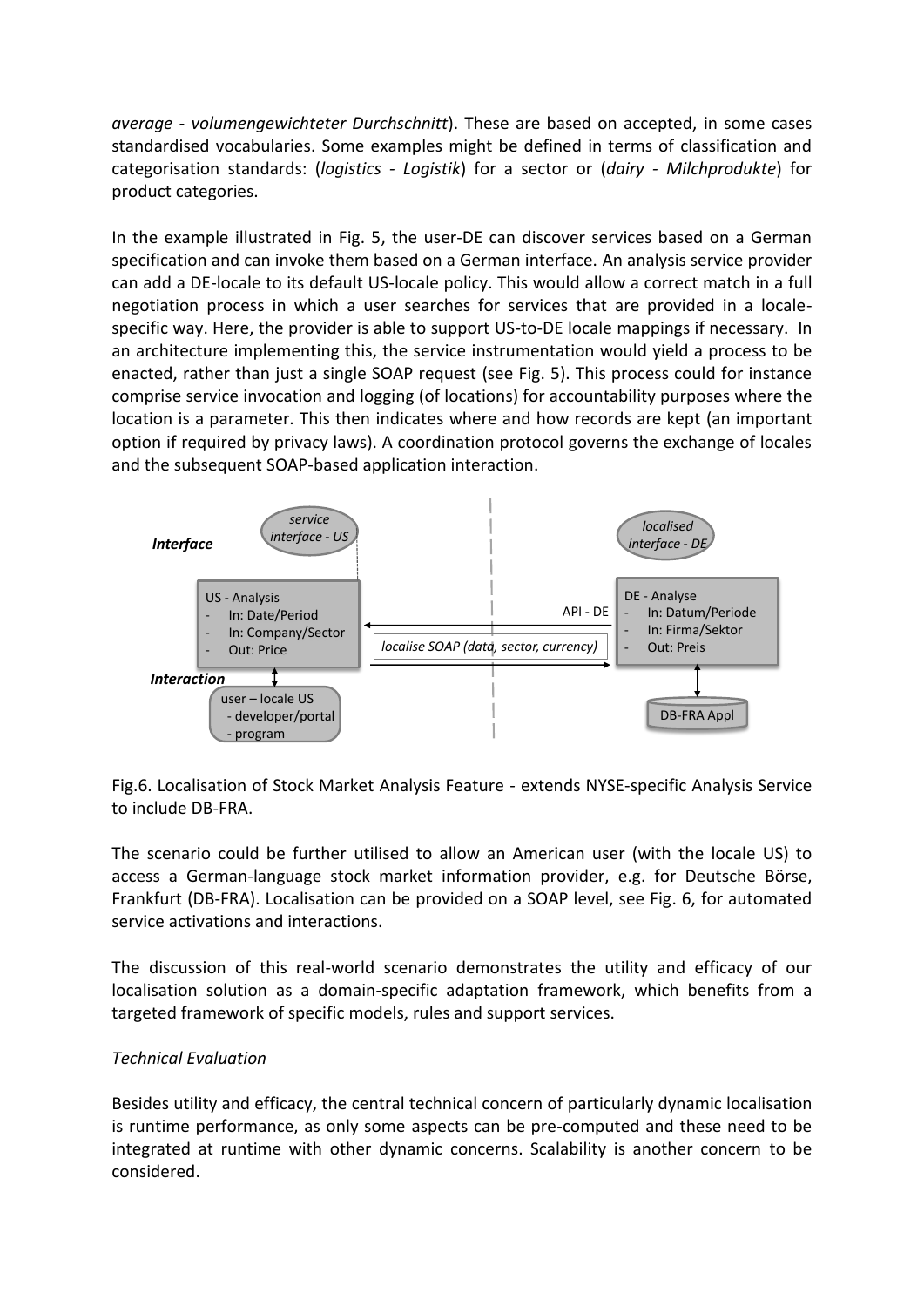The localisation architecture presented in Fig. 4 was fully implemented as a Java solution, which has the objective of studying the feasibility of the conceptual solution. We assess this based on the criteria performance and extensibility. These have different effects on the enduser experience of the product. These criteria are key performance indicators and essentially critical success factors of the localisation platform described.

Insufficient performance often affects software significantly as different users consume a service at the same time. The core problem is the overhead created by adding localisation support dynamically to service provisioning. This is impacted on by the policy engine, which we separated from the process engine to allow client-side constraints to be facilitated. The remote instrumentation of processes with these constraints slightly impacts on performance. Our evaluation shows an acceptable overhead of about 10-15% additional execution time for fully localised services (i.e., the localisation involving different localisation aspects). This overhead is still relatively low compared to other performance factors like network latency and the average service execution time anyway (Wang, Bandara, & Pahl, 2010). As the application deals with different users, the latency would also increase as a consequence of extra load put on the platforms services. This clearly defines latency as a KPI. Latency is also an area to be looked at as integrating the localisation solution into the workflow of an existing process has the potential to add lag-time. This lag-time arises due to time required to compute and also initialise the various variables. The propagation latency is presented in Table 1. Please note that the numbers can be affected by environmental changes or the locale we are transforming from and the locale we are transforming into.

| Service     | Prior (ms) | Post (ms) | Delta t (ms) |
|-------------|------------|-----------|--------------|
| NASDAQ      | 132        | 182       | 50           |
| <b>FTSE</b> | 110        | 152       | 42           |

Table 1. Latency Table - Localisation of Service

The chosen software architecture has a major influence on the performance. We aimed to improve performance by using pre-translated aspects (using stored mappings). A closely related aspect is scalability. This becomes more important when a service may have large numbers of users. Scalability has not been empirically addressed for this phase of research and will be evaluated in later prototypes.

- Some platform components would need modification to efficiently enable the infrastructure to vertically scale-up or scale-out. Solutions here are stateless programs and data externalisation. Using the rule base and the pre-translation repositories, some beneficial architectural decisions have already been implemented.
- Horizontal scalability i.e., the addition of more localisation concerns is easily be supported by the modular mediator architecture (to be addressed further below as part of the extensibility context from an implementation view).

Another approach to address scalability is a tuple space-based coordination (Pahl, 2010), which allows a flexible and elastic assignment of localisation services to multiple requests.

Extensibility becomes an important concern when dealing with complete solutions like a localisation platform. During an initial development of a system, often features need to be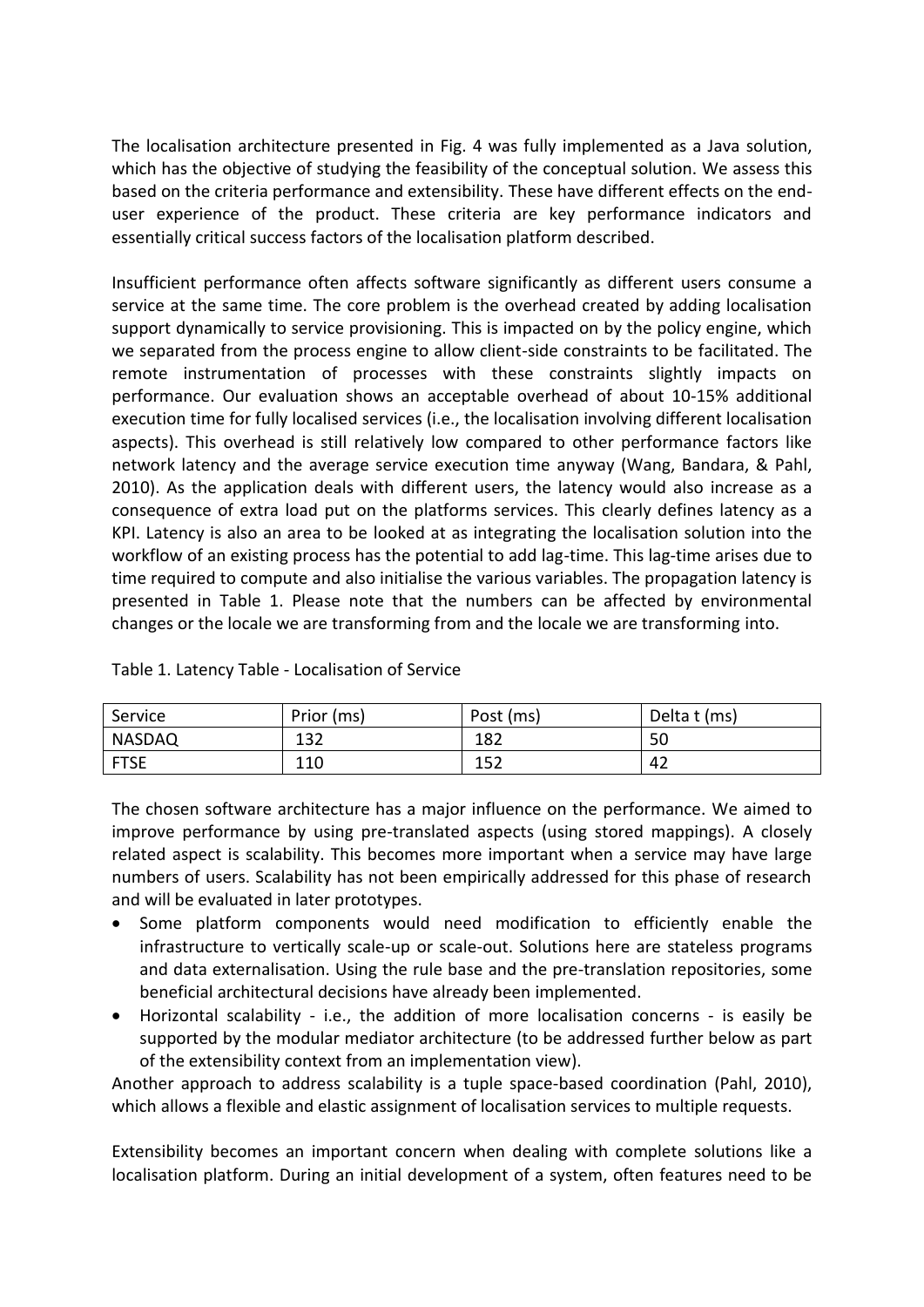included due to various constraints. For the localisation platform described here, some localisation services where not developed, some of which include a service to handle taxation. However, the platform was designed to be extendable. At a platform level, this is extensible, allowing the addition of further services and the support for more locales.

### *Discussion – Merits, Limitations and Applicability*

We now discuss and summarise the merits, limitations and general applicability of the solution. The benefits have been highlighted throughout, but a limitation is the possible diversity of locale settings. Locale definitions might vary from domain to domain. For business applications, in finances or e-commerce, lingual and various regulatory constraints apply. For social media application, some of the latter (e.g. standards) are likely to be replaced by social constraints. A wider range of different applications from social networking to entertainment and gaming to education might require the definition of more strongly group-oriented than region-oriented locale definitions.

Based on the evaluation carried out in this section, we have demonstrated the overall applicability and efficacy of the solution, using a dynamic, real-world scenario. However, further validations would need to be carried out, e.g. regarding the data model and an additional empirical validation of a social media application (we have focussed in this presentation on business applications). However, a more complete model would need to be discussed - while here the focus has been on the higher-level structure of the ontology model.

### **RELATED WORK**

Several aspects are related to the adaptivity context here, although we approach the problem in a different way compared to other research publications (Fuji & Suda, 2009; Kharbili & Keil, 2010; Mietzner, Leyman & Papazoglou, 2008; Weigand, van den Heuvel & Hiel, 2008). Work covered by for example EU-supported research projects, like SOA4All (www.soa4all.eu), ACSI (www.acsi-project.eu), 4Caast (4caast.morfeo-project.org) or mOSAIC (www.mosaic-cloud.eu) address end-user adaptivity using generic semantic models (SOA4All), software-centric coordination and marketplaces (ACSI, 4Caast), or multi-cloud provisioning (mOSAIC). Our framework is orthogonal to these works on end-to-end offerings. It is different in its multi-facetted character focusing on linguistic and regulatory aspects. More general, our proposal relates to the following aspects:

- Adaptation and Data Integration: software adaptation at service-level and data integration are common techniques. Examples are schema mappings for data integration, where consistency and semantic preservation are key concerns. We followed here ontology-based approaches, using these for semantics preservation, but added a multi-lingual layer using ontology mappings. In a similar approach, service/process instrumentation is used to add enhanced processing abilities, but our that focuses on lingual, regulatory and social concerns within a rule-based framework is novel.
- Service Context-awareness has been covered by a range of contributions such as (Bandara, Wang & Pahl, 2009). The notion of context is similar to that of locales, reflecting properties of the execution or client environment. Context, however,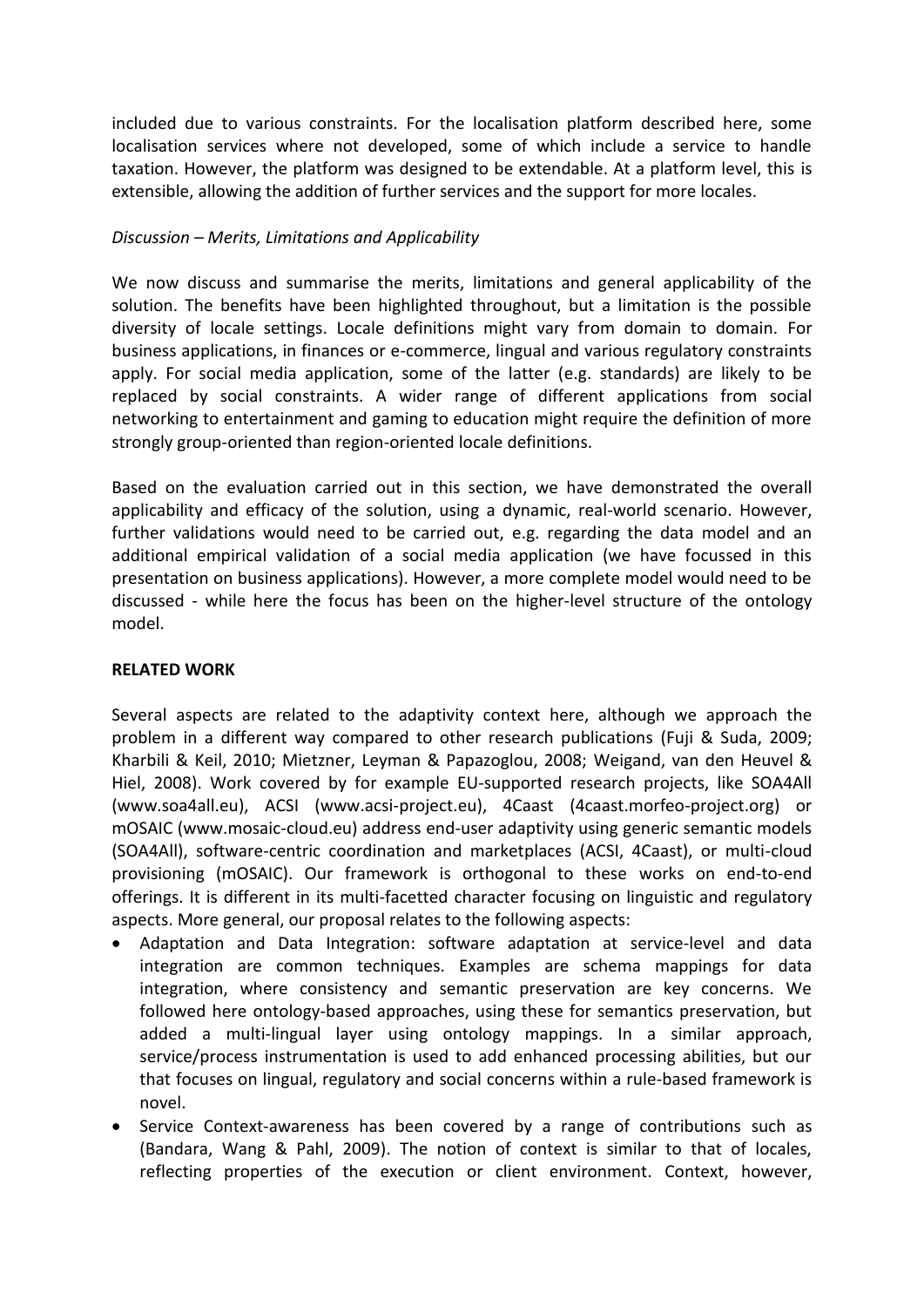generally does not include lingual, regulatory and social aspects. We suggest to adopt and extend common adaptation and instrumentation techniques (Baresi & Guinea, 2005; Kapitsaki et al., 2009).

- Multi-tenancy is a cloud computing concern (Mietzner et al., 2009; Wang, Bandara & Pahl, 2010) that requires in a fully customised framework different solutions for users with different needs, to keep them separate.
- Semantic Technologies: matching of services and supporting the negotiation process and infrastructure (Doulkeridis, Loutas & Vazirgiannis, 2006; Fuji & Suda, 2009; Pahl & Zhu, 2005). Through ontology mappings, multi-lingual terminologies and multiregional regulations can be captured and dynamically processed.
- Software Localisation: localisation of software normally addresses the human interaction with software, i.e. messages and dialogues produced by the software. We focus on localisation at the service interface level (i.e. machine-based interaction) through internationalisation and ontology mapping and translation. Current technology on service internationalisation, which is the closest, is supported by the W3C Service Internationalisation activity (Phillips, 2005; W3C, 2005). The focus in that initiative is data localisation, specifically for dates, currencies and units and common approaches to collation. The respective solutions are conversions - statically defined between units or dynamically defined between currencies as examples. Lingual aspects or more complex regulatory or business aspects are not addressed, although in the documentation for instance taxation as a sample concern is mentioned.

We have presented a basic localisation conceptualisation in (Pahl, 2012). Here, we have extended this model by adding a third dimension (SOC) to provide a solution beyond the business application domain. This investigation here also formalises the conceptual model as an ontology. Furthermore, we deepened the process aspect and also implemented and evaluated the solution systematically.

# **CONCLUSIONS**

Service interface localisation is a form of service personalisation and adaptation to specific use needs. Our investigation addresses service engineering methods and tools allowing a service to be adapted to different locales. Services are readied for their integration by providing localisation of services as software in combination with related content and data processed and communicated by these services. We have discussed a range of techniques to enable the extension of service offerings for different markets – something that is of significant economic benefit. Localisation can bring products and here particularly services to markets that are otherwise not accessible.

Multi-locale services can support interoperable services and thus contribute to a market of services by allowing services to be internationalised and localised. This is of importance for regions such as the EU which has 27 members and an even higher numbers of local languages and regulatory systems or even different social context. Service localisation adds to the availability of platforms for simplified development and deployment of value-added services through service front-ends to localise and manage multi-locale services. Localisable services enable users to develop, select, combine and use value-added services and to allow providers to provide new solutions without in-house localisation capabilities.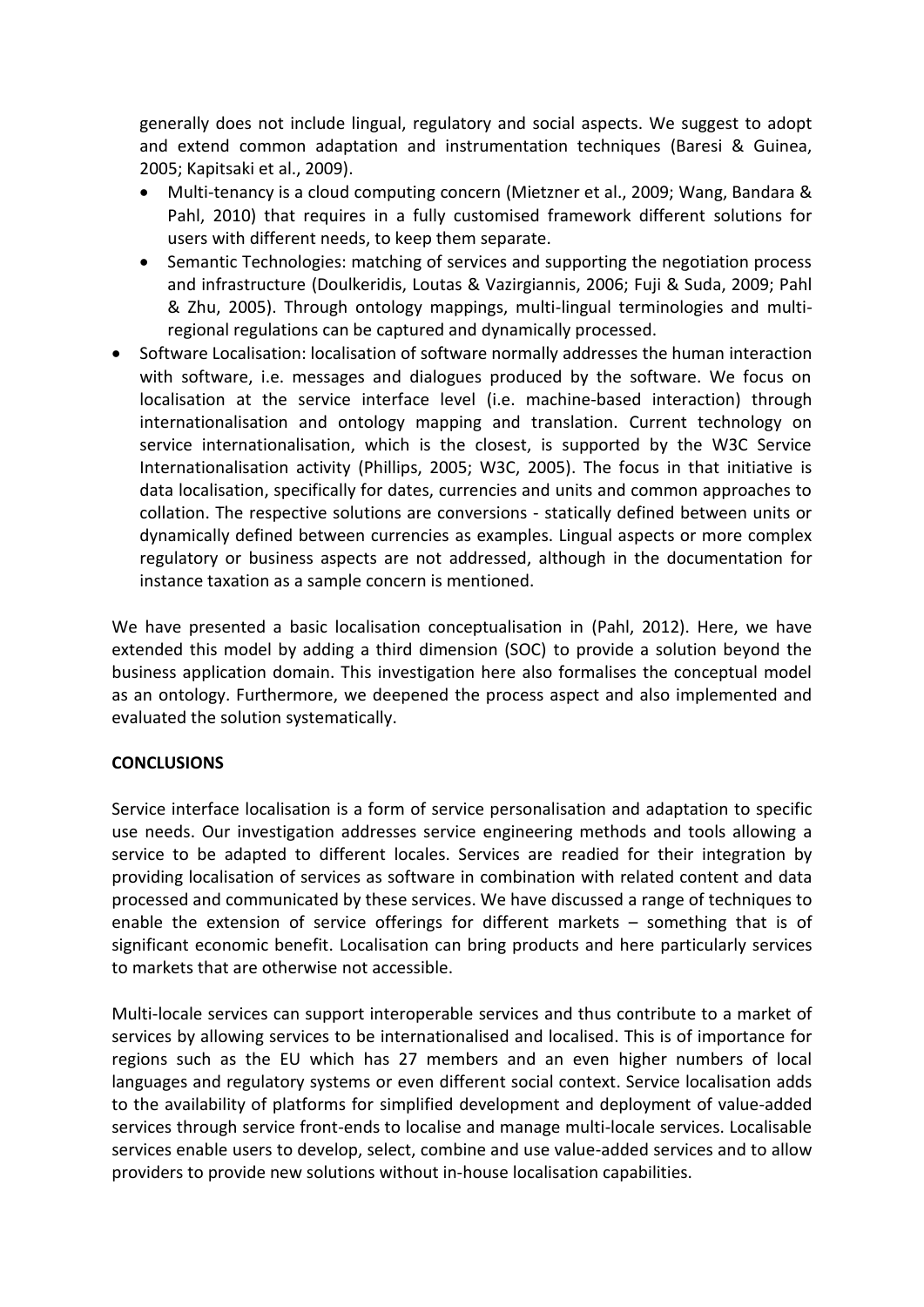The objectives of this investigation were two-fold. Firstly, we have introduced a conceptual framework to capture the key concerns of multi-lingual, multi-regulatory and multi-context service localisation as a rule- and ontology-based information framework. Secondly, our investigation aimed at justifying the need for service localisation, e.g. for Web and cloud based services. In this vein, we identified current concerns and directions to be addressed. The focus of our paper was, however, limited. Aspects not included like program-level localisation, end-to-end cloud personalisation and multi-lingual clouds are examples of aspects left out at this stage. It is also evident that more implementation work needs to be done to aid further empirical evaluations. So far, the conceptual solution is only motivated and justified through the discussed case studies and the implementation and only been used for performance evaluation.

### **REFERENCES**

451 Group (2010). Report on Cloud Computing 'As-a-service' market sizing - Report II. 451 Research.

Armbrust, M., Fox, A., Griffith, R., Joseph, A.D., Katz, R., Konwinski, A., Lee, G., Patterson, D., Rabkin, A., Stoica, I., & Zaharia, M. (2009). A view of cloud computing. Comm. ACM 53(4):50-58.

EU Commission (2010). Report on The Future of Cloud Computing - Opportunities for European Cloud Computing Beyond 2010. European Commission.

Bandara, K.Y., Wang, M.X., & Pahl, C. (2009). Context modeling and constraints binding in web service business processes. Proceedings of the Workshop on Context-Aware Software Technology and Applications CASTA. pp. 29-32. ACM Press.

Baresi, L., & Guinea, S. (2005). Towards Dynamic Monitoring of WS-BPEL Processes. Proceedings International Conference on Service-Oriented Computing ICSOC'05. Springer-Verlag, Berlin, Heidelberg, pp. 269-282.

Barrett, R., Patcas, L.M., Pahl, C., & Murphy, J., (2006). Model driven distribution pattern design for dynamic web service compositions. *Proceedings International Conference on Web Engineering* ICWE '06. ACM, New York, NY, USA, pp. 129-136.

Boukadi, K., Ghedira, C., Chaari, S., Vincent, L., & Bataineh, E. (2008). CWSC4EC: how to employ context, web service, and community in enterprise collaboration. In Proceedings of the 8th International Conference on New Technologies in Distributed Systems (NOTERE '08). ACM, New York, NY, USA, Article 6 , 12 pages.

Buyya, R., Broberg, J., & Goscinski, A. (2011). Cloud Computing - Principles and Paradigms. New York, US: Wiley.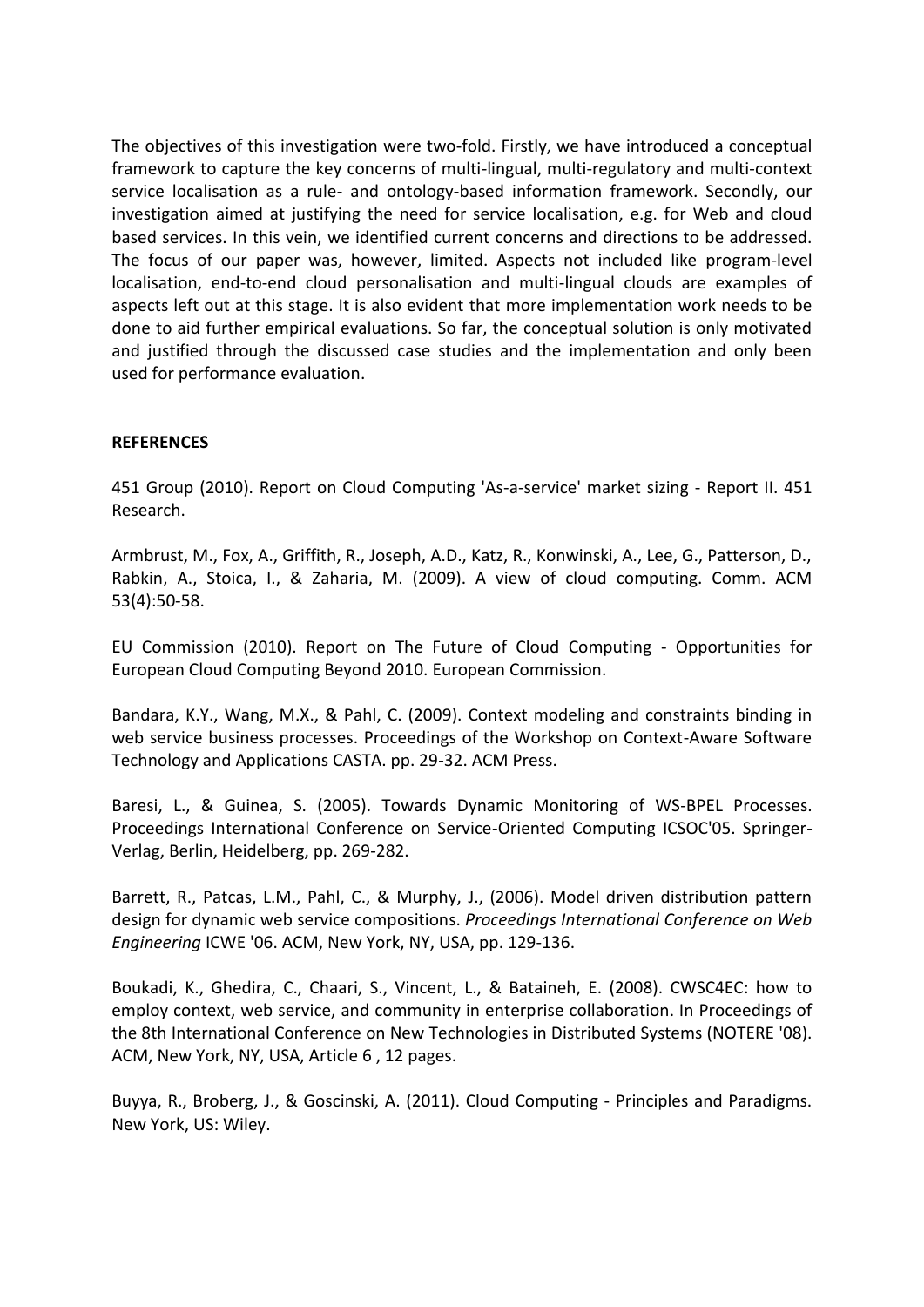Doulkeridis, C., Loutas, N., & Vazirgiannis, M. (2006). A system architecture for context aware service discovery. Electron. Notes Theor. Comput. Sci. 146, 1 (January 2006):101-116.

Fingar, P. (2009). Cloud computing and the promise of on-demand business innovation. Intelligent Enterprise.

Fu B., Brennan R., & O'Sullivan D. (2009). Multilingual Ontology Mapping: Challenges and a Proposed Framework. Proceedings of the 23rd Convention of the Society for the Study of Artifitial Intelligence and Simulation of Behaviour - Adaptive & Emergent Behaviour & Complex Systems, pp 32 - 35.

Fujii, K., & Suda, T. (2009). Semantics-based context-aware dynamic service composition. ACM Trans. Auton. Adapt. Syst., 4(2):1-31.

Genabith, J.v. (2001). Metaphors, Logic and Type Theory. Metaphor and Symbol, 16(1/2):42- 57.

Genabith, J.v., & Crouch, R. (1999). Dynamic and Underspecified Semantics for LFG. Semantics and Syntax in Lexical Functional Grammar: The Resource Logic Approach. MIT Press, pp. 209-260.

Graham, Y., & van Genabith, J. (2009). An Open Source Rule Induction Tool for Transfer-Based SMT. The Prague Bulletin of Mathematical Linguistics, Special Issue: Open Source Tools for Machine Translation, 91:37-46.

Kapitsaki, G., Kateros, D., Prezerakos, G., & Venierris, I. (2009). Model-driven development of composite context-aware web applications. Information and Software Technology 51: 1244-1260.

Karastoyanova, D., & Leymann, F. (2009). BPEL'n'Aspects: Adapting service orchestration logic. International Conference on Web Services. pp. 229-229. IEEE Press.

Kharbili, M.E., & Keil, T. (2010). Bringing agility to business process management: Rules deployment in an SOA. Emerging Web Services Technology Volume III. Whitestein Series in Software Agent Technologies and Autonomic Computing. pp. 157-170. Birkhaeuser Verlag.

Leusse, P.D., Dimitrakos, T., & Brossard, D. (2009). A governance model for SOA. IEEE International Conference on Web Services. pp. 1020-1027. IEEE Press.

Lewis, D., Curran, S., Feeney, K., Etzioni, Z., Keeney, J., Way, A., & Schäler, R. (2009). Web service integration for next generation localisation. Workshop on Software Engineering, Testing, and Quality Assurance for Natural Language Processing, pp. 47-55.

Mietzner, R., Unger, T., Titze, R., & Leymann, F. (2009). Combining different multi-tenancy patterns in service-oriented applications. IEEE International Enterprise Distributed Object Computing Conference. pp. 131-140. IEEE Press.